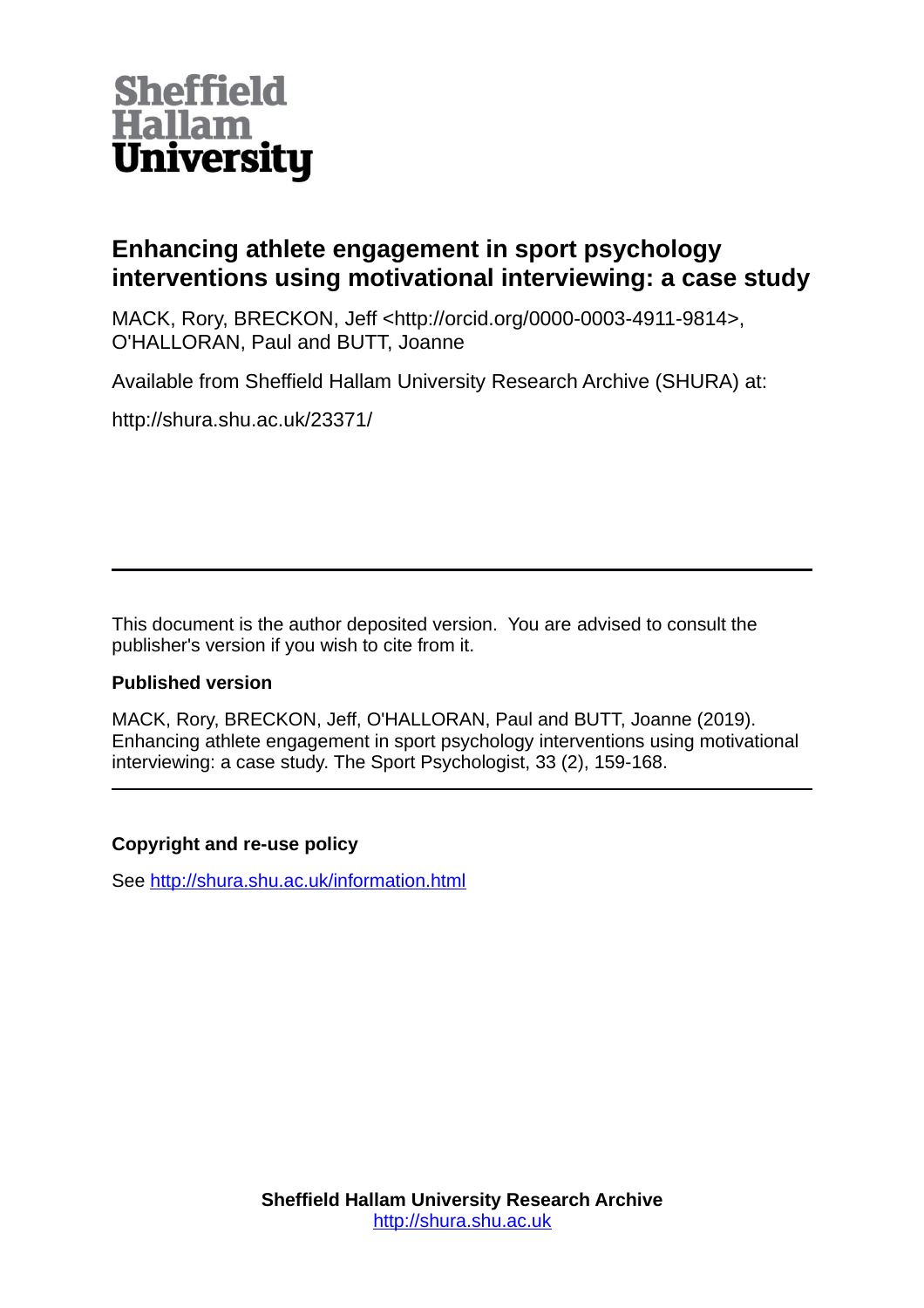| $\mathbf{1}$        |                                                                                                                                |
|---------------------|--------------------------------------------------------------------------------------------------------------------------------|
| $\overline{2}$      | Enhancing Athlete Engagement in Sport Psychology Interventions using Motivational Interviewing:                                |
| 3                   | <b>A Case Study</b>                                                                                                            |
| 4                   |                                                                                                                                |
| 5<br>6              | Rory J. Mack. Centre for Sport & Exercise Science, Faculty of Health & Wellbeing, Sheffield Hallam<br>University, S10 2PB, UK. |
| $\overline{7}$<br>8 | *Jeff D. Breckon. Advanced Wellbeing Research Centre, Sheffield Hallam University, Sheffield, S10<br>2BP, UK.                  |
| 9<br>10             | Paul D. O'Halloran. La Trobe University, School of Psychology and Public Health, Bundoora, VIC,<br>3068, Australia.            |
| 11<br>12            | Joanne Butt. Centre for Sport & Exercise Science, Faculty of Health & Wellbeing, Sheffield Hallam<br>University, S10 2PB, UK.  |
| 13                  |                                                                                                                                |
| 14                  | *Correspondence: j.breckon@shu.ac.uk                                                                                           |
| 15                  |                                                                                                                                |
| 16                  |                                                                                                                                |
| 17                  |                                                                                                                                |
| 18                  |                                                                                                                                |
| 19                  |                                                                                                                                |
| 20                  |                                                                                                                                |
| 21                  |                                                                                                                                |
| 22                  |                                                                                                                                |
| 23                  |                                                                                                                                |
| 24                  |                                                                                                                                |
| 25                  |                                                                                                                                |
| 26                  |                                                                                                                                |
| 27                  |                                                                                                                                |
| 28                  |                                                                                                                                |
| 29                  |                                                                                                                                |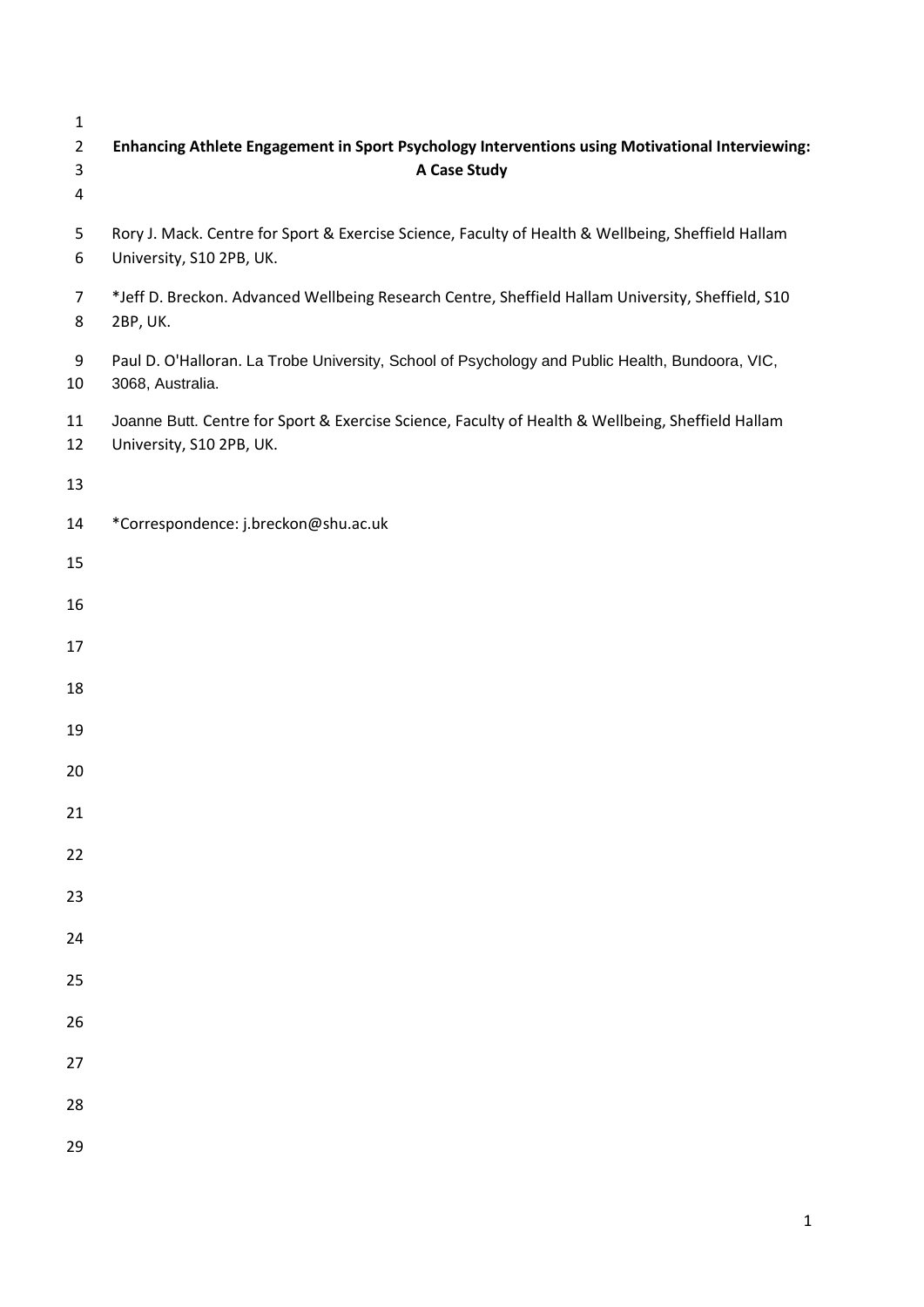**Abstract** The clear reporting of the counseling approach (and theoretical underpinning) applied by sport 32 psychologists is often missing, with a tendency to focus on intervention content rather than therapeutic processes and relationship building. Well defined psychotherapies such as Motivational Interviewing (MI) can help fill this void and provide an underpinning counseling approach (in an athlete-centred manner) as a framework for delivering interventions such as psychological skills training (PST). This article describes the role of MI as a framework upon which PST sport psychology interventions can be mapped and delivered. The paper presents an athlete case study to explain the role of MI at each phase of the interaction. Robust, well-defined applications of MI in sport require further research although evidence from other psychological domains suggests that it can be successfully blended into sporting contexts. *Keywords: motivational interviewing, athlete engagement, integration, sport psychology, intervention framework*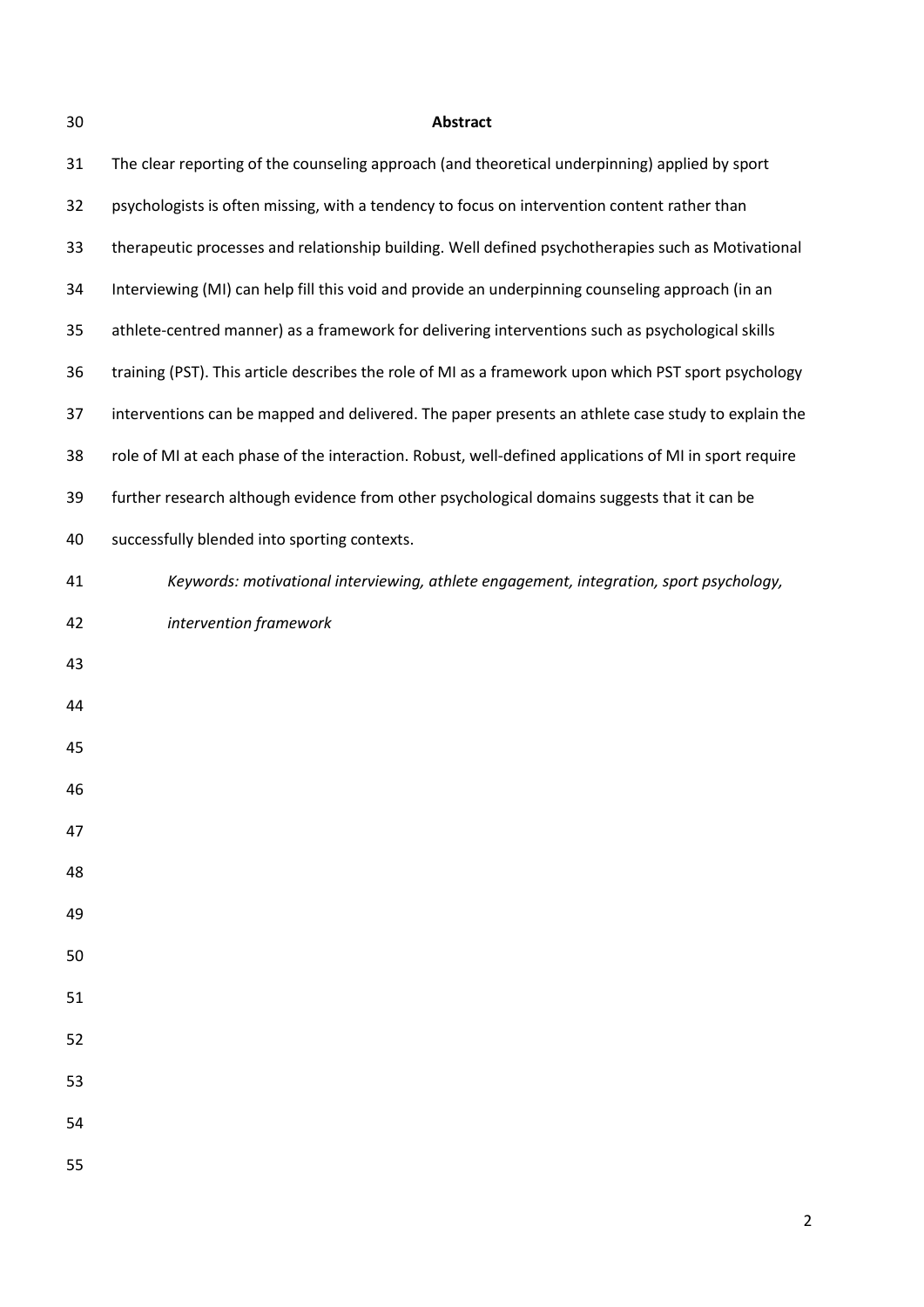#### **Background and Context: Sport psychology interventions and orientations**

 Sport psychologists typically operate within one of three frameworks and orientations: psychophysiological; socio-psychological; or cognitive-behavioral (CB).The latter model has traditionally been most widely employed with athletes to inform the delivery of psychological skills training (PST; Lindsay, Breckon, Thomas, & Maynard, 2007; Murphy, 1995). Within this PST approach, self-control strategies such as positive self-talk and mental rehearsal are taught to build athletes' abilities to regulate internal processes, manage environmental conditions, and execute skills and strategies under pressure, through both cognitive and somatic techniques (Behncke, 2004). This application has tended to be in a problem-centred way, rather than an athlete-centred way (Holt & Strean, 2001), and perhaps consequently, in recent years there has been increased interest in applying other approaches from counseling and clinical psychologies with athletes. To date, these include cognitive behavioral therapy (CBT; McArdle & Moore, 2012) and derivatives of this approach (e.g., rational emotive behavior therapy, REBT; Turner & Barker, 2014), solution-focused therapy (SFT; Høigaard & Johansen, 2004), and third wave therapies such as acceptance and commitment therapy (ACT; Shortway, Wolanin, Block-Lerner & McDonald, 2018) and mindfulness-acceptance-commitment therapies (MAC; Gardner & Moore, 2004a).

 This application of CB approaches is extremely dependent on the practitioner's ability to "*engage the client in any sort of dialogue about their problem and therefore the potential for a CB intervention*" (Leahy, 2006, p. 137). And yet, published sport psychology interventions appear to place more emphasis on content than on the processes of relationship-building and their delivery (Longstaff & Gervis, 2016), and there is a need to better understand the mechanisms of action or mechanisms of change (Gardner & Moore, 2012; Mack, Breckon, Butt & Maynard, 2017*;*  Poczwardowski, Sherman & Henschen, 1998). It is clear that sport psychologists have the knowledge and ability, but it is often less clear how these are delivered in conversations with athletes. For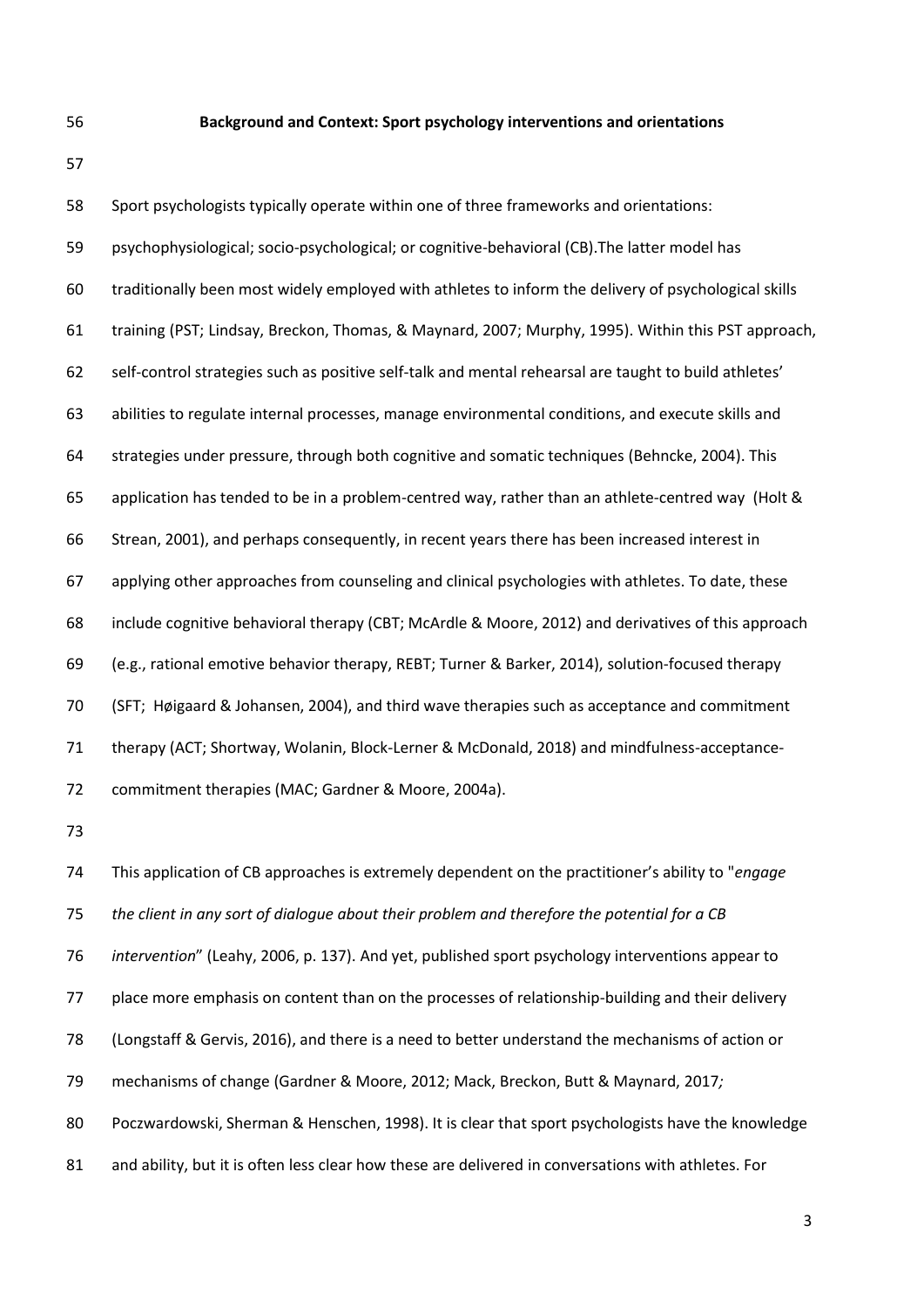example, the specific communication strategies used (and not used), specific models and tools implemented, conscious processes in cultivating a therapeutic alliance, recognition of athlete readiness for an intervention, structures which guide practitioner decision-making during sessions, 85 and processes for integrating two or more complimentary therapeutic methods are rarely described in detail. This makes it difficult not only to replicate reported interventions, but also difficult to identify the mechanisms which contribute to a successful intervention.

 Given the growing number of therapeutic approaches and interventions being applied in sport psychology, there is an increasing need to precisely define intervention content and delivery, specifically in regards to the individual and professional philosophies of the practitioner (Poczwardowski, Sherman, & Ravizza, 2004) and the needs of the athlete (Gardner & Moore, 2004b). While this broadening of the discipline is encouraging - given that there is a tendency for neophyte practitioners to adopt the dominant approach in their field (Fishman, 1999) - to avoid uniformly applying PST based on the cognitive behavioral model, there is a need for practitioners to investigate other approaches, in case a situation arises where this is not appropriate (Corlett, 1996; Murphy, 1995).

 The CB approach is arguably dominant in mental health, as the premier choice for treatment of a large number of different forms of distress (Cromarty, 2016; Holmes, 2002; Moloney & Kelly, 2004). Nevertheless, it is not without its critics, and these limitations are relevant for sport psychology as the CB approach and its derivatives continue to be applied with athletes. Examples include a focus on fixing athlete 'problems' (e.g., Cunliffe & Hemmings, 2016), perhaps at the expense of identifying and reinforcing athlete strengths; the risk of appearing critical or disrespectful in dissecting and assessing irrational, distorted or faulty thinking patterns (Ryle, 2012); a recognition that cognitive behavioral therapy (CBT) will be ineffective in one third of cases, and a readiness to attribute this to the client's lack of motivation or insight (Moloney & Kelly, 2004). Further, in CBT, if an intervention is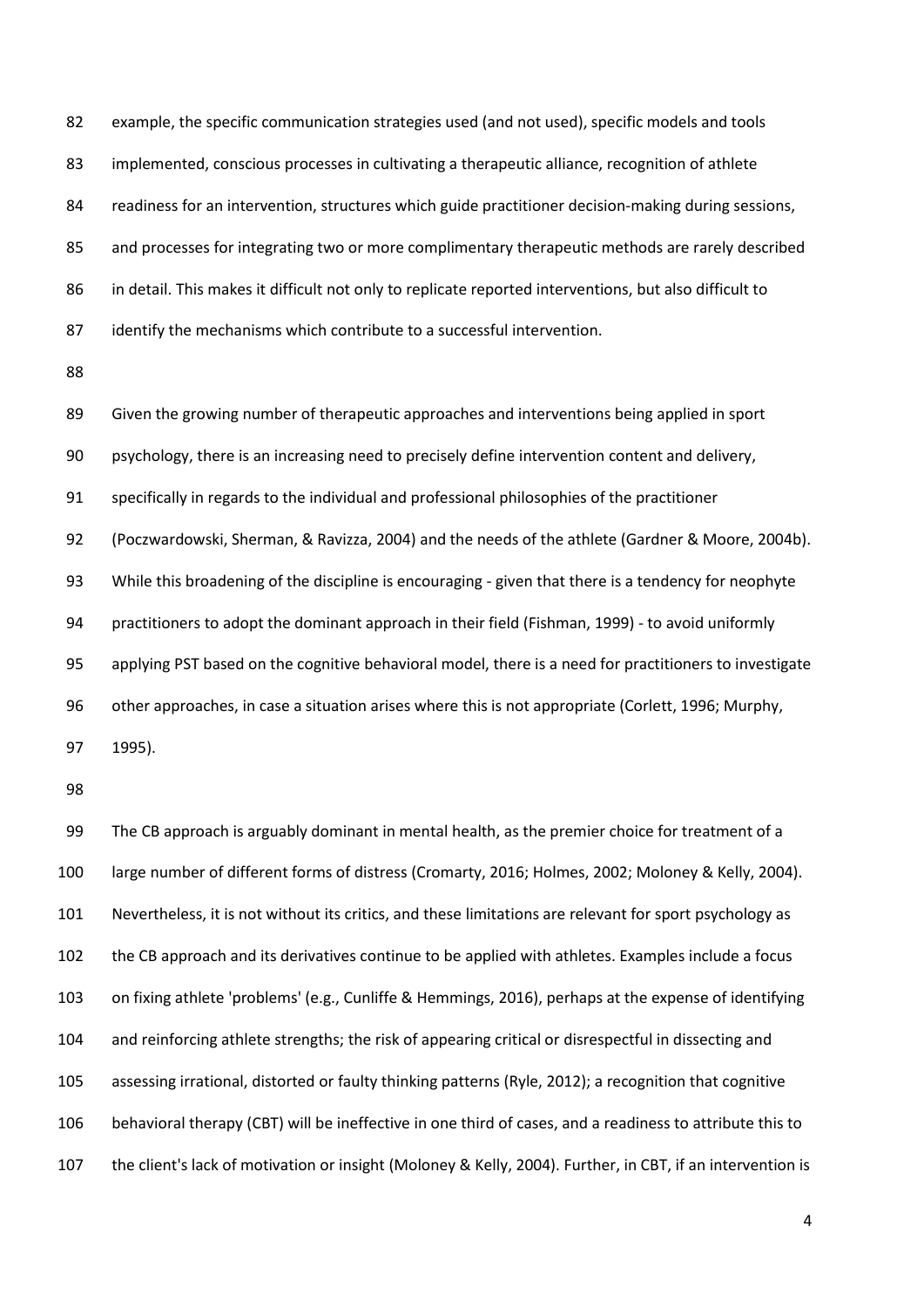evaluated and deemed unsuccessful in terms of the intervention goals, the initial formulation is questioned (McArdle & Moore, 2012, p.307). An alternative may be to evaluate the strategies used to deliver the intervention, including the therapeutic alliance (Baldwin, Wampold, & Imel, 2007). For example, what if the formulation was accurate and the content of the intervention was pertinent, but the intervention was not delivered in an athlete-centred, empathetic, collaborative, autonomy- supportive manner? Or, what if the athlete simply didn't 'buy in' to the strategies being proposed by the practitioner, or was not ready for them, and so disengaged from the applied work? Finally, Brown (2011) indicates that athletes can struggle to initiate, practice and maintain CB restructuring or self-regulation strategies, while Massey, Gnacinski and Meyer (2015) identified the largest portion (37%) of sampled NCAA athletes as 'pre-contemplators' regarding engagement in a PST programme. Taken together, these assertions indicate that prematurely focussing on intervention content (at the expense of the therapeutic processes) could be detrimental to that intervention.

 Research (e.g., Aviram & Westra, 2011; Driessen & Hollon, 2011; Naar & Safren, 2017; Westra & Arkowtiz, 2011) has suggested that clinical interventions such as CBT can be enhanced by applying an underpinning/adjunct approach such as Motivational Interviewing (MI; Miller & Rollnick, 2013) in order to form an integrative MI-CBT (athlete-centred) therapy. While this integrative approach is becoming well understood and commonly applied in health settings, there is little, if any, awareness of its potential in sport psychology settings and this particular counseling approach has all the tenets to enhance current practice in sport psychology. Therefore the aim of this article is to provide a contemporary perspective of MI and describe its use in sport psychology as a blended framework upon which CB and other interventions might be delivered and their effectiveness enhanced. A case study approach is employed to provide a context and examples of the processes and technical and relational components of MI, to underpin both the therapeutic alliance and PST interventions, before making recommendations for its use in practice and research.

#### **Motivational Interviewing**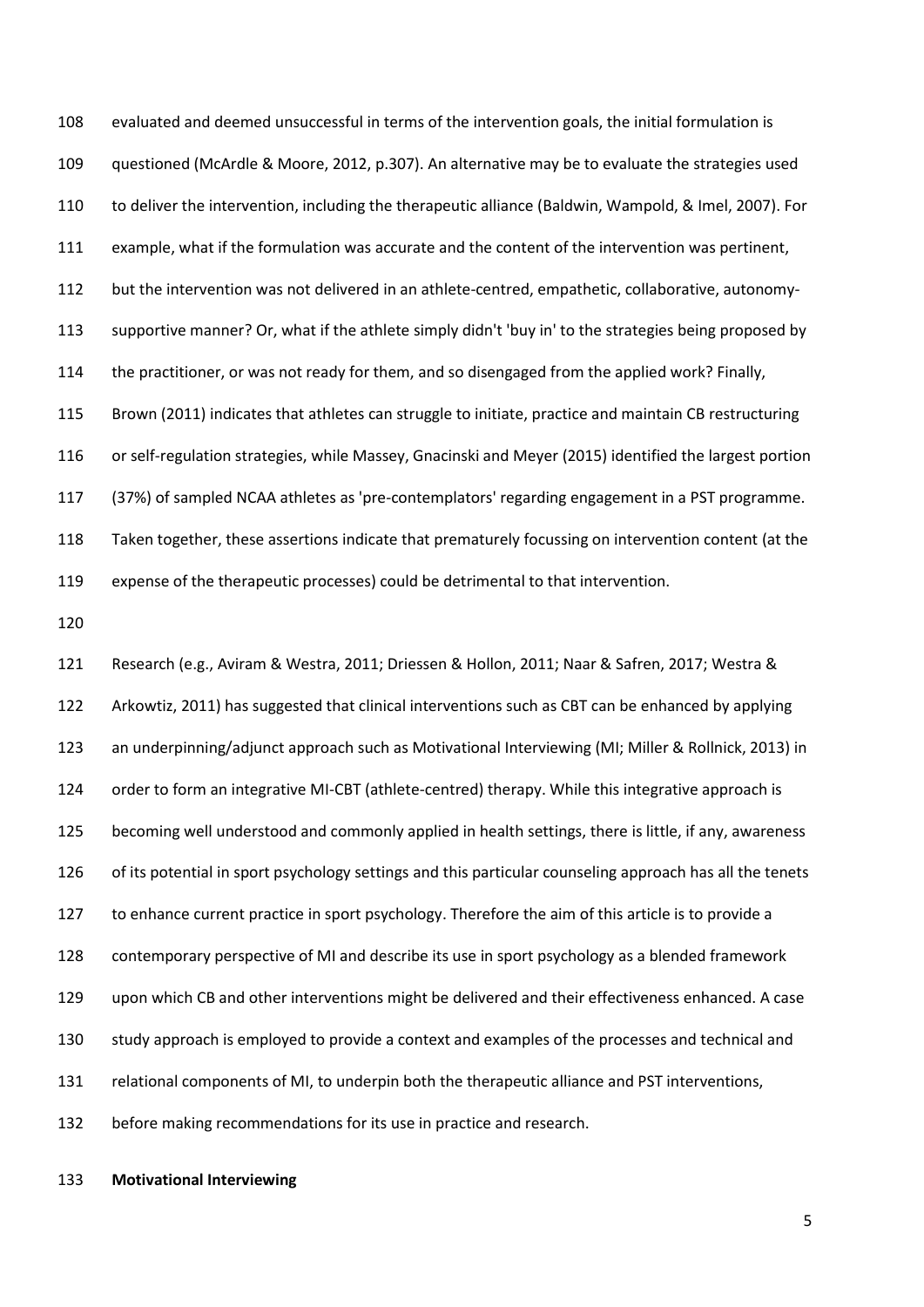Motivational Interviewing is an evidence-based collaborative psychotherapy with roots in Rogerian person-centred counseling (Rogers, 1959). MI seeks to engender an autonomy-supportive relationship, and has been demonstrated to be effective in exploring and managing individual's ambivalence about changing behavior (Miller & Rollnick, 2013). The approach includes: the relational component (spirit of MI); technical or micro-skills (OARS); and four processes (Breckon, 2015).The application of MI is now widespread across both behavior cessation (i.e., addictions) and behavior adoption (i.e., physical activity and diet change) contexts, and as an adjunct to other therapeutic interventions. Its popularity is evidenced by the volume of MI controlled trials having been published (over 700 to date) and reviews of studies (e.g., Hettema & Hendricks, 2010; Knight, McGowan, Dickens & Bundy, 2006; Lundahl et al., 2013), with reviews generally finding MI to have significant positive effects, particularly when combined with treatment as usual. For example, Marker and Norton (2018) examined 12 trials using an MI + CBT approach to treat anxiety disorders, 146 and determined that MI as an adjunct to CBT was more effective in in reducing symptoms of anxiety than was CBT alone. Similarly, Soderlund (2017) reviewed nine studies to determine the effectiveness of using MI to self-manage physical activity levels in patients with diabetes mellitus type 2. While it was concluded that using MI did show promise for this when applied by proficient counselors, this review highlighted a key difficulty in reviewing the effectiveness of MI: it is often 151 difficult to make comparisons between studies reporting the use of MI, because the competency of those administering the treatment is often not measured, and the quantity and standard of training they have received in the approach is often not reported. This makes it difficult to say with certainty that the MI approach is being applied competently and faithfully.

#### **The Spirit of MI**

 The spirit (or relational component) of MI is its guiding principle and has been described as *a way of being* and thinking that is most common in MI practitioners (Westra, 2012). It is perhaps best illustrated as four components: Partnership; Acceptance; Compassion; and Evocation (Miller &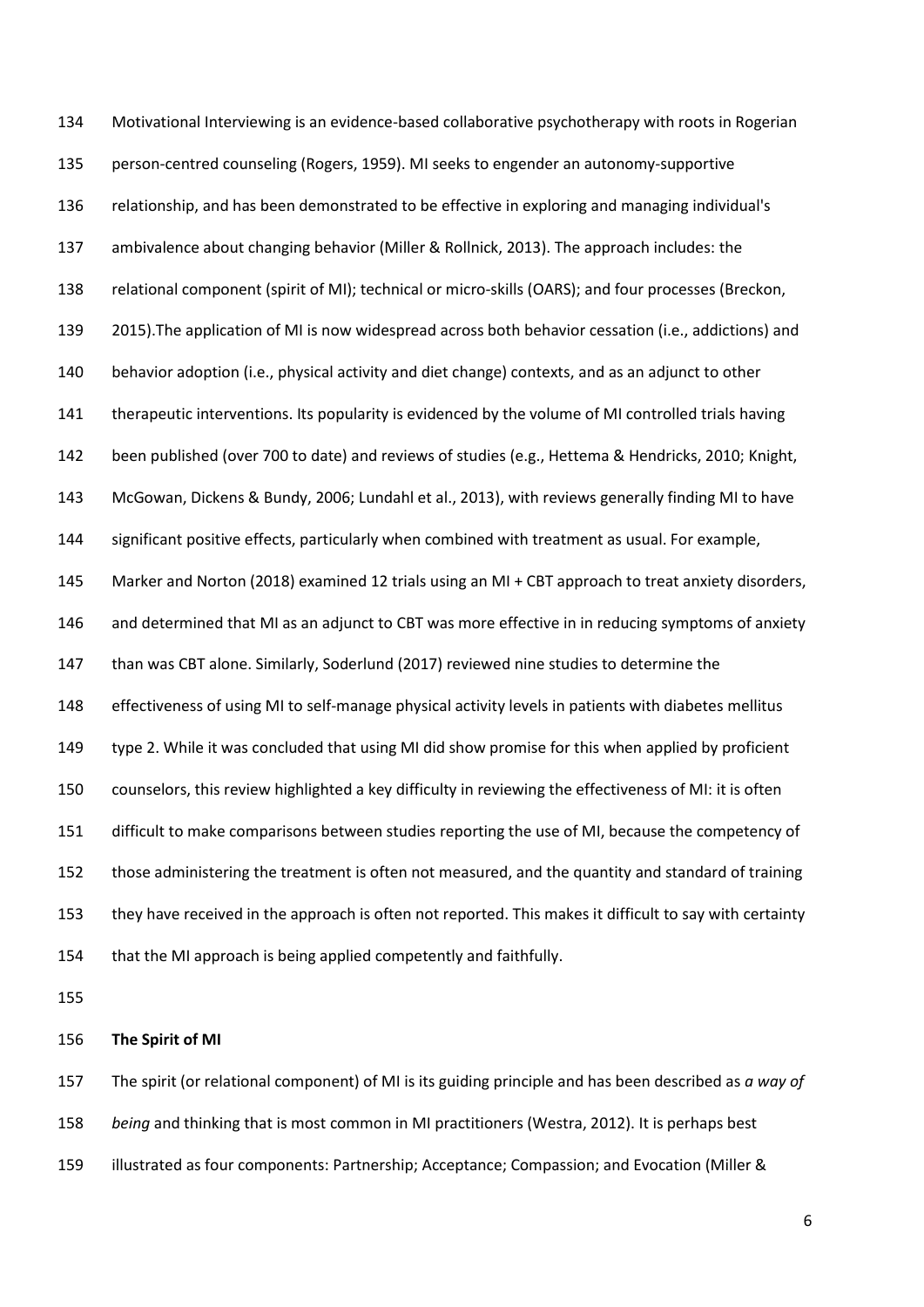Rollnick, 2013). These components contain within them many of the humanistic principles of Carl

Rogers, including collaboration between practitioner and client; practitioner attempts to

demonstrate accurate empathy; practitioner attempts to be non-judgemental in hearing the client's

- 163 story; and practitioner makes effort to be supportive of client autonomy and self-direction.
- 

## **Technical (micro skills) components of MI: OARS**

166 The technical skills, or OARS: Open questions that encourage elaboration and exploration;

167 Affirmations offered from the practitioner that reflect the athlete's autonomy, attitudes and

behaviors toward change (as opposed to praise which is laden with practitioner judgements of

169 performance); Reflections that demonstrate that the listener (in this case the sport psychologist) has

accurately heard the athlete's perspective and attempts to clarify deeper understanding of meaning;

Summaries that extend the reflections to provide a composite and consolidation of key points

presenting them back with varying levels of reflection. These technical skills are extremely helpful in

building rapport, gaining a deeper understanding of athlete issues, facilitating discussions, avoiding

discord in the relationship, reframing topics to more useful considerations of change and eliciting

and strengthening athlete commitment toward change behaviors (Wagner & Ingersoll, 2013). For

more detail on both the spirit and micro skills (technical components) of MI see Miller & Rollnick

(2013), Breckon (2015) and Rosengren (2009).

#### **The four ('+') processes of MI**

 The four processes of MI are: Engaging; Focussing, Evoking; and Planning (Figure 1). This is not a linear process (engagement is clearly a fundamental facet of the interaction) but rather the four processes are a Meta framework which underpin the MI therapeutic approach (Miller & Rollnick, 2013).

**\*\*\*\*INSERT FIGURE 1 HERE\*\*\*\***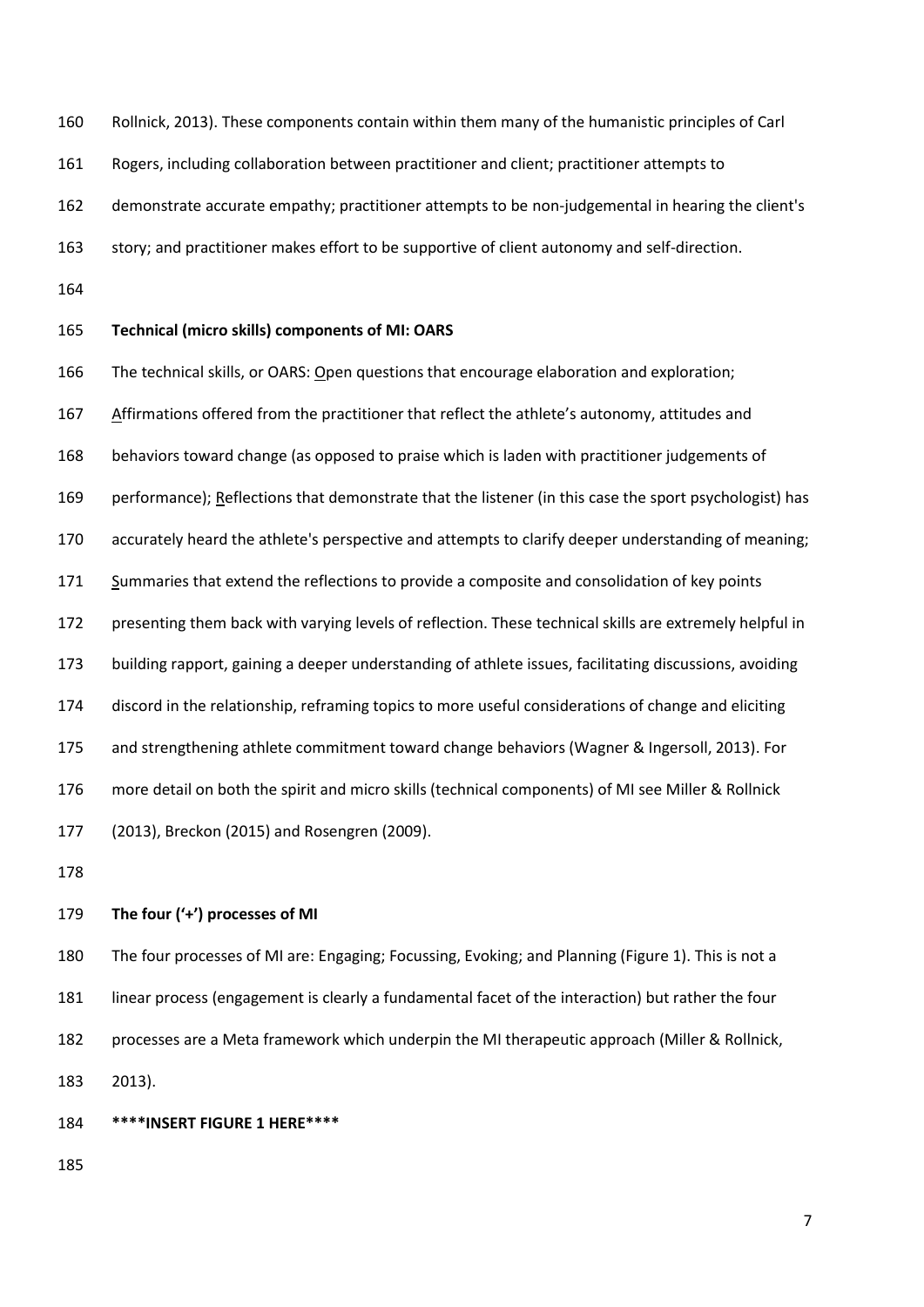**Figure 1 –** The four ('+') processes of MI (Adapted from: Breckon, 2015).

#### **The language of change**

 MI has traditionally been employed when working with clients who are experiencing ambivalence or resistance towards behavioral change, and are perhaps disengaging from treatment services. By being particularly sensitive to the language clients use regarding change, MI practitioners work to elicit self-expressed arguments in favour of change from the client themselves (referred to as change talk; Miller & Rollnick, 2013). This guiding style and evocative strategy is generally preferred to other more directive, practitioner-led strategies, such as educating, advising or convincing, which can have the opposite of the desired effect, where client resistance is increased and the client finds themself in the position of arguing for the status quo (referred to as sustain talk; Miller & Rollnick, 2013; Rollnick et al., 2005). Research is beginning to better understand how MI practitioners initiate change through their use of language (e.g., Apodaca et al., 2016), and this may be beneficial for 199 sport psychologists to consider when working with athletes, particularly those who appear to be reluctant, resistant, disengaging or unmotivated. **Using Motivational Interviewing to build the athlete-psychologist relationship** 202 The salience of the athlete-psychologist relationship in sport has been repeatedly emphasised (Andersen & Speed, 2010; Petitpas, Giges, & Danish, 1999; Sharp, Hodge, & Danish, 2015), 204 particularly regarding counseling skills and the 'working alliance', yet trainee sport psychologists are often less clear on *how* to develop these engagement skills (Katz & Hemmings, 2009). While measuring the influence of the professional relationship on outcomes, 'therapeutic alliance' has emerged as a consistent predictor of outcomes and is an essential component of any talking therapy (Baldwin, Wampold, & Imel, 2007; Flückiger, Del Re, Wampold, Symonds, & Horvath, 2012; Norcross, 2002). A collaborative and empathic consultation style is critical for building rapport (Leach, 2005), and managing ruptures in the alliance (Moyers, Miller, & Hendrickson, 2005). MI is one approach

which seeks to maximise this working alliance, in order to 'gain access', through its underpinning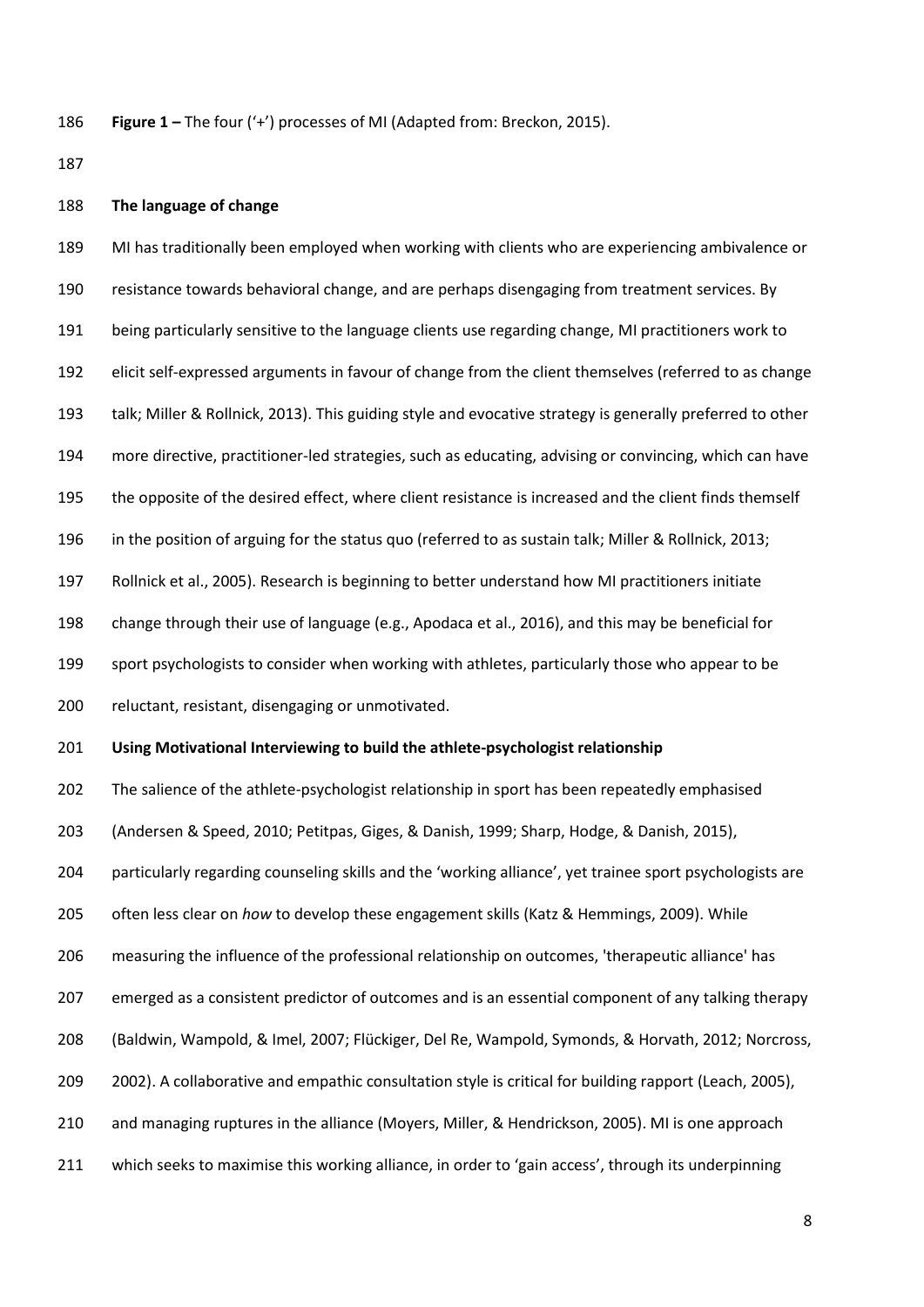212 philosophy and inherent four processes, mobilised through overt verbal communication skills which may be missing from early sport psychology training. Motivational Interviewing can be viewed as an effective method for communicating with athletes, a framework for delivering PST and other interventions, and for offering support for non-performance related issues, due to its evocative and 216 collaborative nature. An athlete's ability to use psychological skills is determined by their level of self-awareness, which in turn enables self-regulation (Behncke, 2004). The exploratory, client- centred nature of MI aims to increase self-awareness, potentially leading to increased effectiveness 219 of PST and self-regulation. In addition to providing a framework or roadmap for relationship building, 220 MI may also contribute to an underpinning theoretical framework in the intervention process, which 221 is important in providing a cohesive structure against which progress toward change can be measured (Markland et al., 2005) as well as ensuring validity, reliability and evidence-based practice. 223 Athlete concerns about performance should not be viewed narrowly in the context initially 224 presented by the athlete, but rather take a holistic perspective on a broader scale incorporating the athlete's entire life (Gardner & Moore, 2006). This may include "... transitional, developmental, interpersonal, intrapersonal and more serious psychological issues..." (Gardner & Moore, 2006, p.11). 227 This is in keeping with the need for a holistic approach for enhancing athletic performance (Simons & Andersen, 1995), an approach inherent in the 'relational ethos' of counseling psychology (Owen, 229 2010). Motivational Interviewing, with its exploratory tools and collaborative empathic nature, is one approach which may be effective for investigating the fundamental causes of underperformance, while also developing the personal and psychological wellbeing of the athlete.

#### **The role of MI in sport psychology from an integrative perspective: The Trellis analogy**

 A useful analogy of MI in sport psychology settings is to consider a garden trellis. Here, MI provides a framework or trellis (Figure 2) upon which other interventions and techniques can be grown and can 236 thrive. Each intervention (plant) can be clearly identified as a unique contributor to the overall 'crop' which can be measured in terms of athlete performances, outcomes, and wellbeing. Obviously the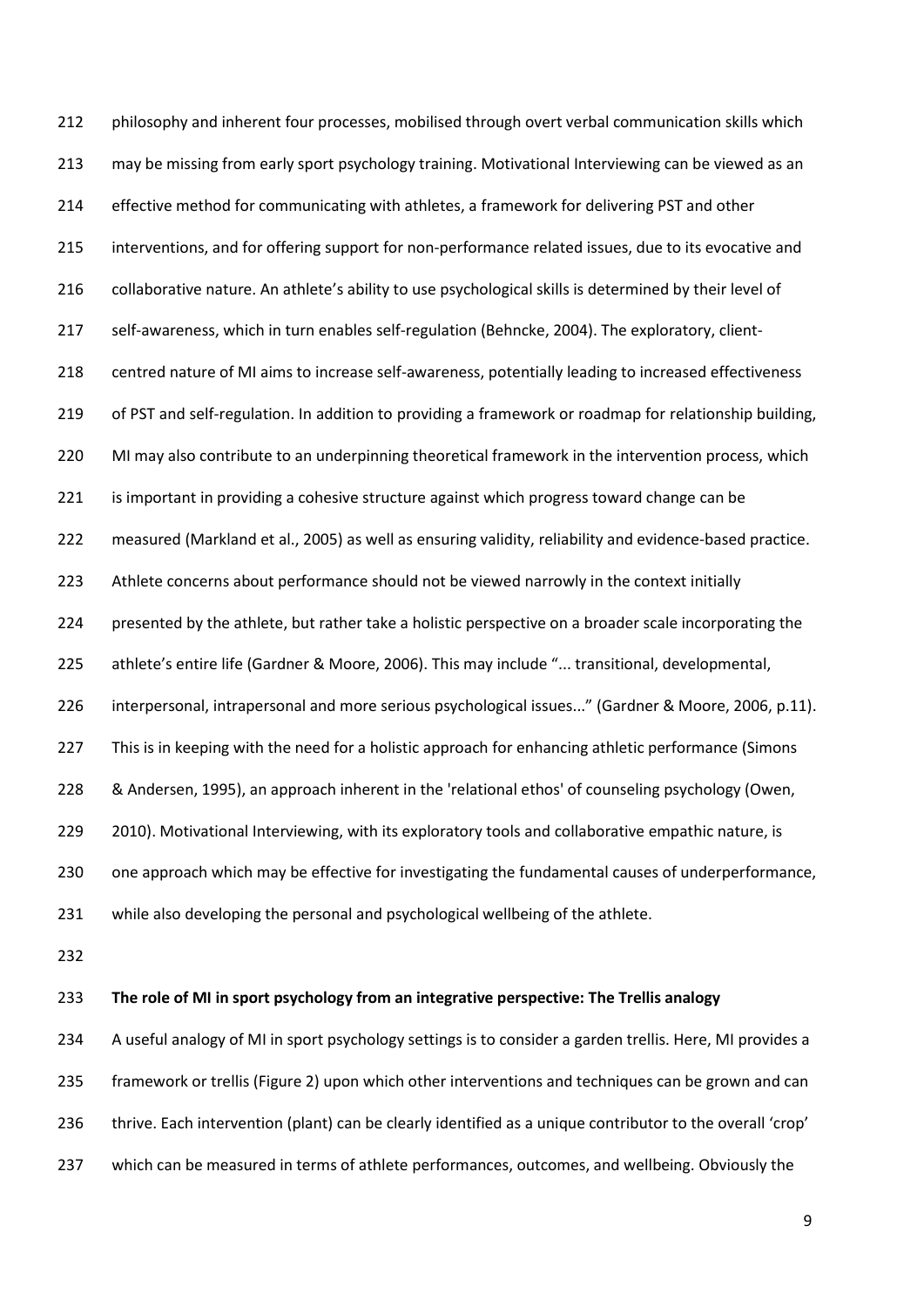| 238 | types of 'plants' or interventions that can be grown on the trellis (e.g., integrating MI with traditional |
|-----|------------------------------------------------------------------------------------------------------------|
| 239 | CB and PST) can vary depending on the athlete, the situation or the context and agreed in                  |
| 240 | collaboration between all stakeholders (ideally the athlete and sport psychologist).                       |
| 241 |                                                                                                            |
| 242 | ****INSERT FIGURE 2 HERE****                                                                               |
| 243 |                                                                                                            |
| 244 | Figure 2 - Motivational Interviewing as a framework for delivering sport psychology interventions.         |
| 245 |                                                                                                            |
| 246 | The role of a sport psychologist is a multifaceted one, for "our athletes have many needs, are of          |
| 247 | many personalities, and are embedded in organisations and settings of varying complexities"                |
| 248 | (Gardner & Moore, 2006, p. ix). A sport psychologist may also be required to work with other               |
| 249 | stakeholders, such as coaches and parents, each with their own values and priorities. There may be         |
| 250 | an element of discord between parties, and MI could prove a valuable approach for mediation,               |
| 251 | through reflective listening, values exploration, building discrepancy and triangulation of                |
| 252 | perspectives. Athletes may harbour ambivalence towards engaging with sport psychology support,             |
| 253 | which the practitioner would need to recognise and address if any practical work is to be successful.      |
| 254 | MI is one potential strategy for doing this (although is not limited to those athletes presenting as       |
| 255 | ambivalent or resistant to change). Often a sport psychologist forms part of a multi-discipline            |
| 256 | scientific support team, where other practitioners may be utilising the principles of sport psychology     |
| 257 | or MI to increase adherence to target behaviors, for example, injury rehabilitation (Arvinen-Barrow        |
| 258 | & Walker, 2013), strength and conditioning (Radcliffe, Comfort, & Fawcett, 2013), nutrition                |
| 259 | (Campbell et al., 2009), lifestyle behaviors (e.g., balancing training, competition, social and personal   |
| 260 | demands) (Jones, Hanton, & Connaughton, 2002), and anti-doping (Morse, 2013).                              |
| 261 |                                                                                                            |

**Case Study**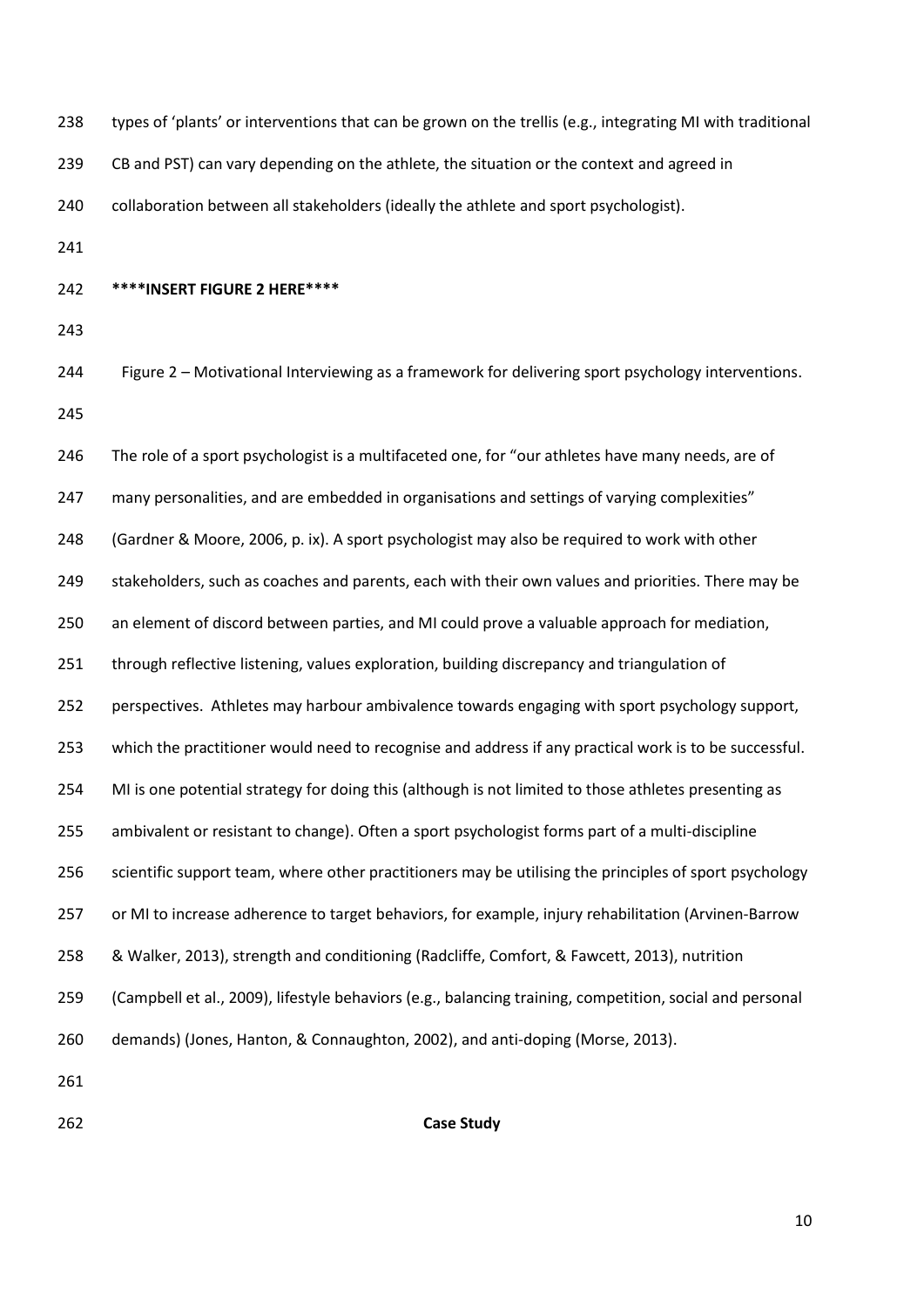Case study methodology can provide a valuable platform for practitioners to help bridge the gap between theory and practice (Kuntz & Hessler, 1998; McArdle & Moore, 2012). Case studies have previously been used to demonstrate the effectiveness of using MI with a single patient to increase healthy behaviors during cardiac episode rehabilitation (Pietrabissa et al., 2015); to show increased adherence to medication for a patient with schizophrenia (Ertem & Duman, 2016); and to illustrate how MI can be integrated into career counseling interventions (Rochat & Rossier, 2016). The case study method is also now commonplace in sport psychology research (e.g., Thompson & Andersen, 2012; Wood, Barker & Turner, 2017). The following case example (a single session) is therefore employed to provide an example of the use of MI with an ambivalent athlete and will explicitly highlight the application of MI with regards to: the four processes; the spirit and relational components; the technical components (OARS); and, common tools (e.g., scaling rulers). We acknowledge the limitations of presenting a single session, but this example illustrates the potential for using MI to build an alliance with an athlete prior to developing intervention strategies. It will 276 showcase the theoretical underpinning, and applied techniques of MI described earlier, and are 277 based on a real client of the third author. The practitioner was registered in Australia at the time of the case and operated according to the Australian Psychological Society (APS) code of practice. The individual engaged in supervision which ensured that any ethical issues arising in practice were addressed in an appropriate manner, and to maintain the athlete's anonymity details including name and age have been changed.

 The Client: John (pseudonym), a 25-year old central defender who at the time of the sessions was playing for a football (soccer) club in a state league in Australia. He had played for the national under 21 team and been touted as a future representative in the national senior team. As the team's consultant sport psychologist, John was sent to me by the manager on account of his lack of discipline and excessive (unhelpful) aggression on the pitch. John had developed a reputation for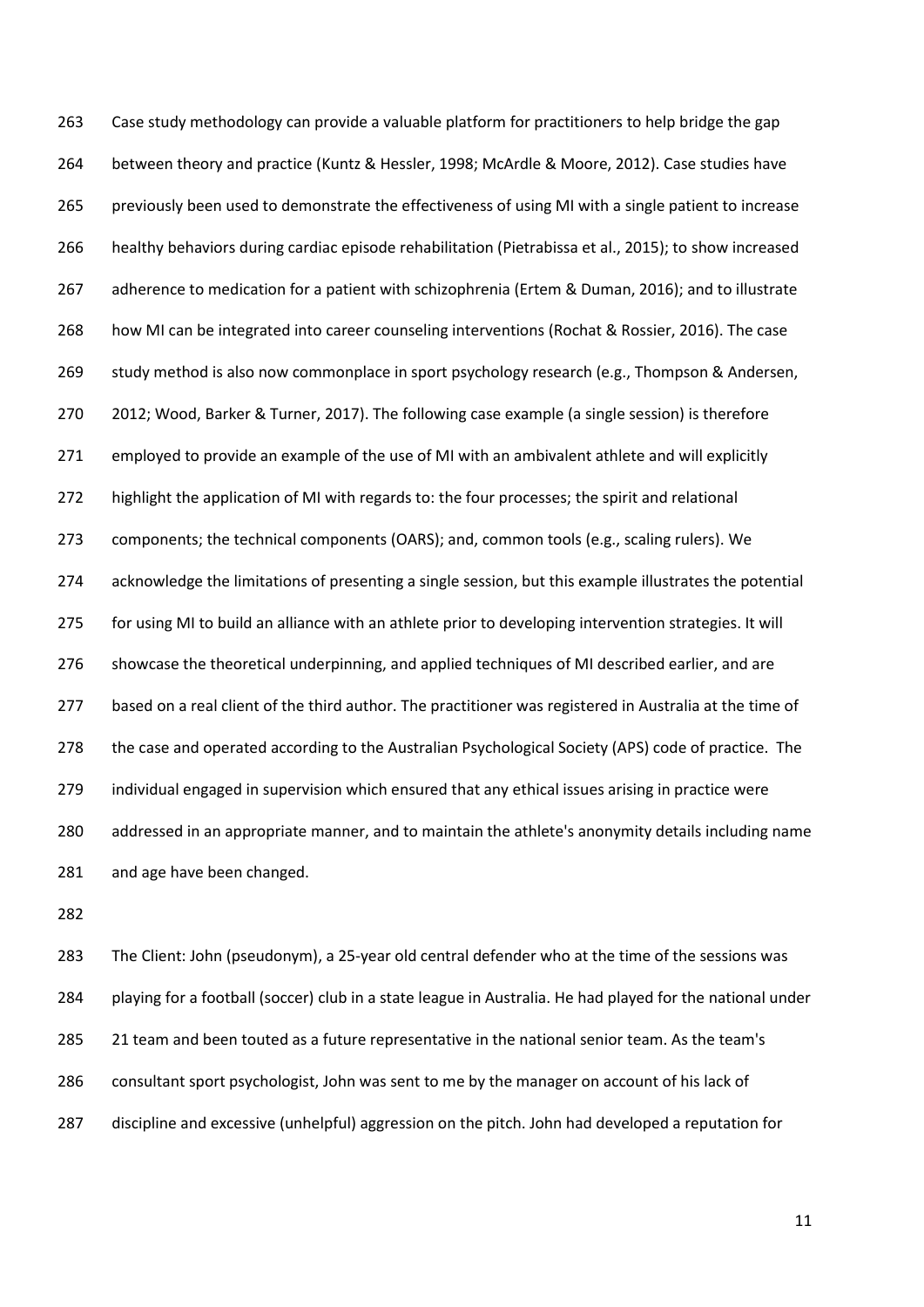giving away free kicks and receiving frequent yellow cards. He had been sent off twice in the previous season and had been suspended six times over the last 3 years.

**Engaging phase:** 

 The first thing that struck me about John was the level of discord between us. Speaking with John I 293 got a very clear sense that he was reluctant to work with me (or any other sport psychologist for that matter) - he was there because he had been sent. This '*mandated attendance*' presented a substantial barrier to our working relationship and I therefore focussed in the opening exchanges on the core MI process of engagement (Breckon, 2015). It was essential to explore the discord that John was exhibiting through the combination of predominantly simple reflections (using John's own words) and open ended questions to increase engagement and demonstrate empathy and a non- judgemental approach (Rosengren, 2009). I explored his ambivalence and it emerged that he had been "sent" to the team's previous sport psychologist about this very issue last season and the psychologist suggested that John needed to calm down in order to approach the game in a more relaxed state. He then proceeded to try and engage John in some anger management training (cognitive-behavioral) and taught John a relaxation technique (PST) and asked him to keep a record of his thoughts associated with this anger (record keeping: CBT; Kennerley, Kirk & Westbrook, 2016). John responded very negatively to this previous strategy as he liked to play 'angry' and consequently did not return to see the psychologist about this or any other matter last season. Through a combination of simple and complex reflections (offering John a deeper level interpretation of his comments) and use of reflective summaries (several reflective statements combined to capture the previous few dialogue exchanges) I conveyed to John that I understood that he feels that he performs best when he plays angry and it is important for him to be in this state (empathy as opposed to sympathy). I then concluded the opening phase with an amplified reflection (an overstatement to gently challenge John's absolute view and status quo) in which I stated "you play best when you're angry and what you're doing now is working for you". John responded that his lack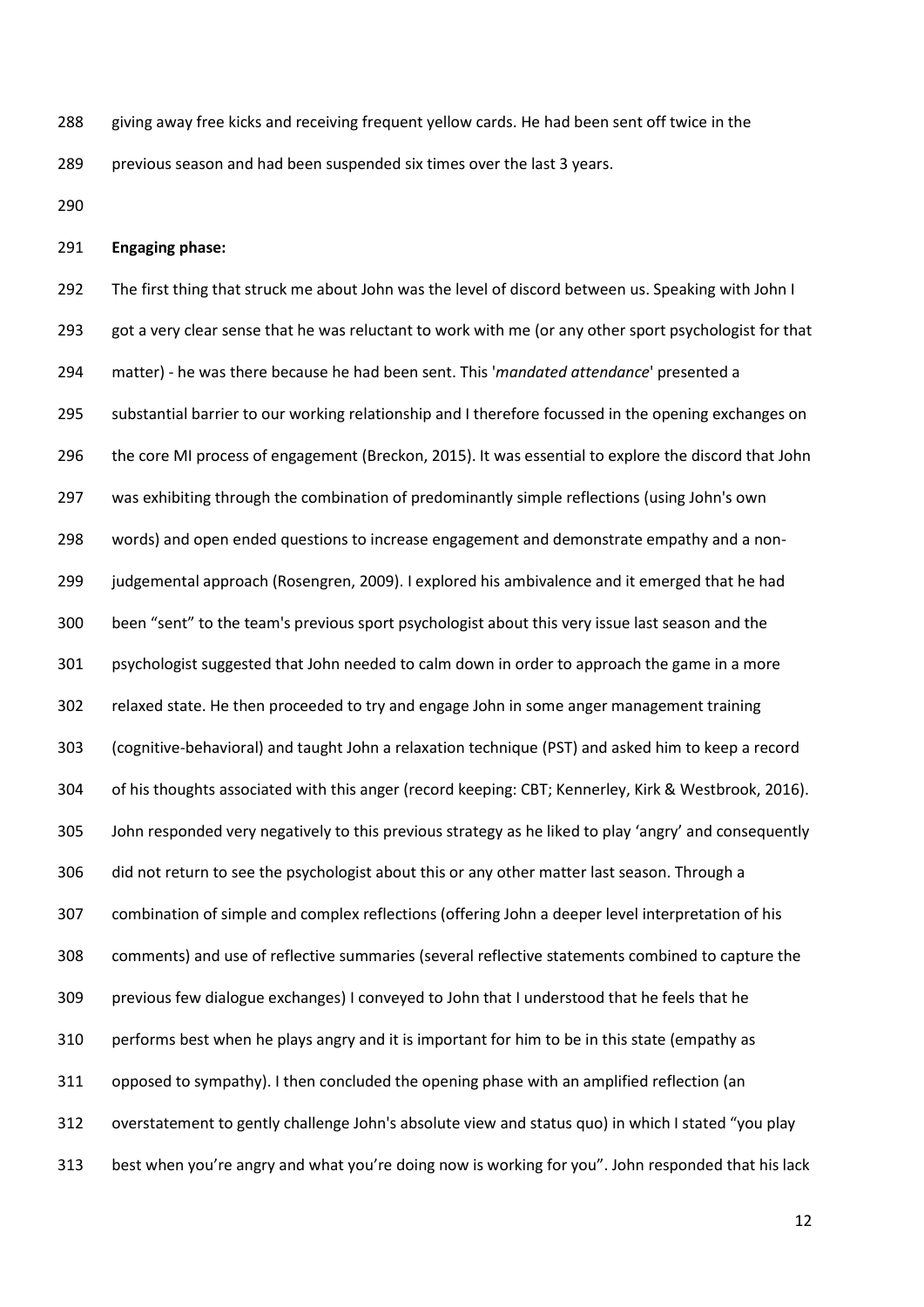of discipline was typically in retaliation to disparaging personal comments from his opponents – directed to *fire him up*. He also acknowledged that he had developed a reputation for *losing it* and that he now realised that players had begun to target him because of this. This moving forward and building upon the practitioner's reflection is typical of an effective complex reflection in MI (Naar- King et al., 2013). Here, I used a double-sided reflection (offer two sides of an argument): "on the one hand you feel a need to retaliate to the comments of opponents and on the other hand you don't like the reputation you are developing because of this". John again expanded on both the content and emotion behind his perspective and elaborated on how he wanted to distance himself from this reputation. This was accompanied by a considerable change in his body language, where he appeared less tense. It was clear that this empathic approach had begun to reduce the level of discord between us with John relaxing more, smiling and beginning to ask questions. Now that there were very clear signs of engagement and the absence of discord, it was considered appropriate to begin the process of focusing.

## **Focusing phase:**

 Having begun to develop a shared understanding in the opening (engagement) phase, focusing began with an exploration of what (if anything) he would like to change. Through the appropriate use of reflection, affirmations (reflective statements which acknowledge strengths, values or self-332 efficacy) and open ended questions I was able to ascertain that John would like to play angry but in a way that advantaged the team; a way that was within the rules. A form of ambivalence was clearly evident in regard to how he would like to play, but unsure of how he might do this without impacting negatively on the team. Ambivalence is normative in the early phases (Engle & Arkowitz, 2006). John wanted to change his reputation of being a player that would *lose it* quickly and that other teams would target. Instead he wanted to: run hard, pressure and harass opponents, tackle hard but within the rules and not react to the negative comments of opponents. In response to this I used a combination of complex reflections and affirmations. For example, I noted that "You are very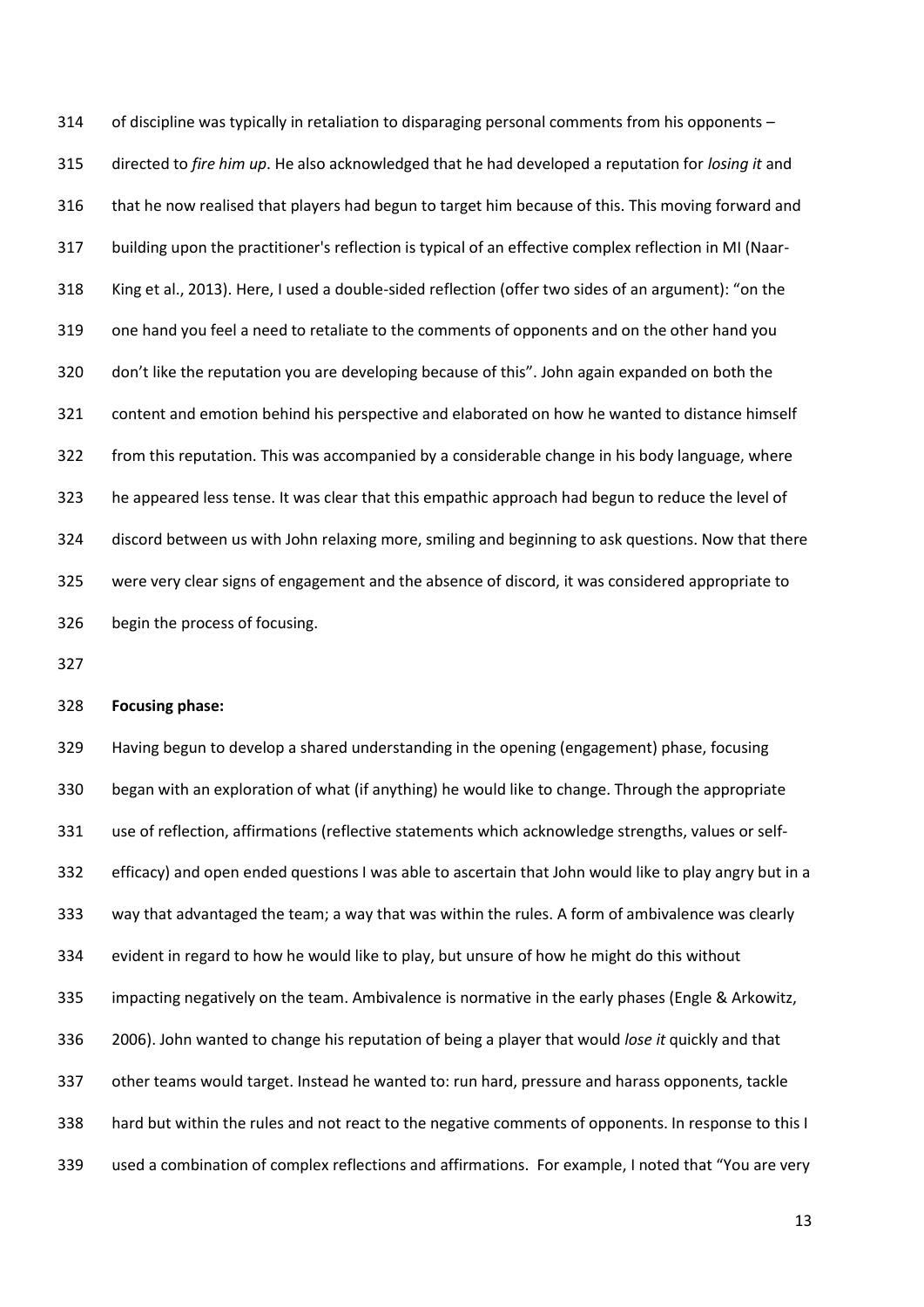much a team player that likes to play tough but in a way that benefits the rest of the team and you are the kind of person who wants to set a good example for your younger teammates." John reacted in a positive way in terms of both his body language (he sat up straighter and began to smile more) and produced some more discussion around what he wanted to achieve specifically for both himself and the team. It was clear that engagement was still underpinning our relationship and that change talk (CT; Amrhein et al., 2003) was beginning to emerge. Given that we now had an agreed focus for what John would like to modify, our next goal was to actively promote dialogue from John that was consistent with this change plan. Change talk is important because it positively correlates with change outcomes (Amrhein et al., 2003; Magill et al., 2014) and this phase enabled me to move toward evoking from John his own thoughts and beliefs about why this change would useful, how confident he is about achieving this and how he might go about it.

#### **Evoking phase:**

 Given that the production of CT is a primary goal of MI, I decided to focus on a combination of simple and complex reflections and open ended questions that are specifically designed to promote this self-generated language in clients (Rosengren, 2009). These open ended questions can be represented by the DARN-CAT acronym - that is, questions that evoke CT related to people's desire, 357 abilities, reasons, need, commitment, activation and taking steps toward change (Amrhein et al., 2003). Using a directional open question to evoke further CT, based on his desire to change, I asked John how things would be different if he was implementing the change strategies (i.e., PST). John responded that he would enjoy his football more, would gain greater respect amongst his teammates, and would improve his chances of selection in the national team. I followed up with an 'ability' question to elicit some further change talk; specifically I asked "How might you achieve this?". John stated that he would like to play the game like some of the players he admired most in the league – hard yet legal and relatively unaffected by what others say. I asked him if he could visualise (integrating PST techniques) what this might look like and he responded positively, noting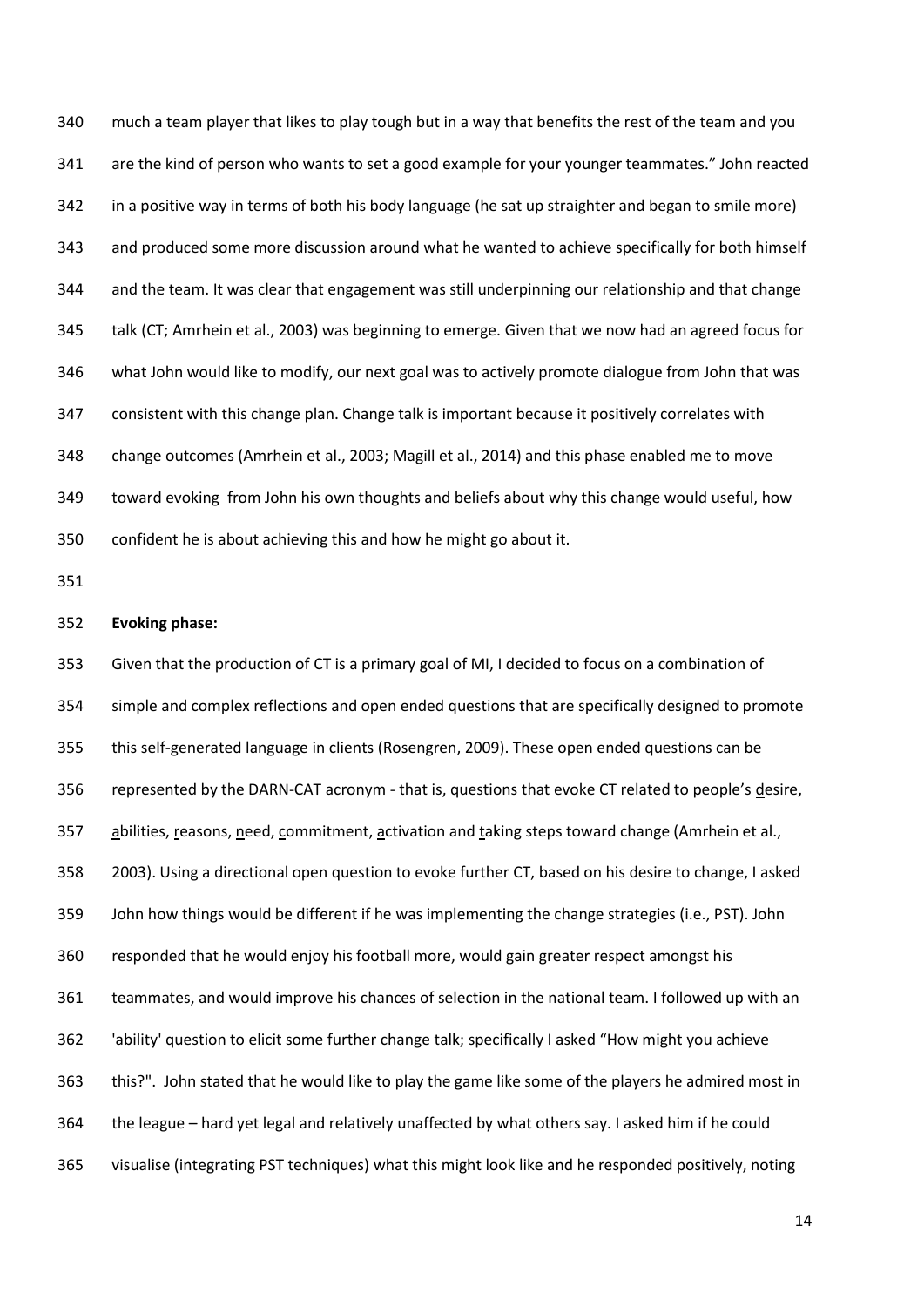that he had a particular player in mind. After asking how John might use this image to his advantage (using the client as the resource), he came up with the idea of using imagery before games to visualise how he would like to play. Whilst he seemed quite engaged with this idea I got a sense from his body language he may not have been particularly confident about following through with this. I therefore decided to follow up with a further ability-based question in which I asked John about how confident he was about being able to engage in this visualisation before games. A very useful strategy for evoking change talk related to areas such as confidence and importance is the use of rulers (i.e., 0-10 rating scales). Specifically, I asked John to rate his level of confidence using a scale where 0 = not at all confident to 10 = extreme confidence. John's initial response was 5 out of 10. I asked what made it a 5 and with the evocation of more preparatory CT (Amrhein et al., 2003) and use of reflection when John told me about the fact that he is the type of person who will tend to follow through with things once he sets his mind to it, he was able to shift quite quickly to an 8/10 in terms of confidence. John was now displaying most of the core signs that he was ready to commit to change (Miller & Rollnick, 2013). He was producing substantially increased CT, there was little (if any) resistance to change (or sustain talk; Miller & Rollnick, 2013), and he was starting to talk about how much more he would enjoy his football once these things had changed. I therefore decided that it was appropriate to move to planning.

## **Action planning phase:**

 Given John was clearly committed we began planning by discussing when he would begin, and how he would do it. John was quite clear that he was committed to spending at least 15 minutes every night before a game visualising opponents trying to agitate him and then seeing himself respond in the way he would like to play. I then spent some time checking with John about how he might use visualisation (collaboration) and how it has worked for him in the past, and we then discussed strategies that can be followed to facilitate the effectiveness of this technique. This was a clear example of the integration of PST within an MI framework. Consistent with MI, I thought it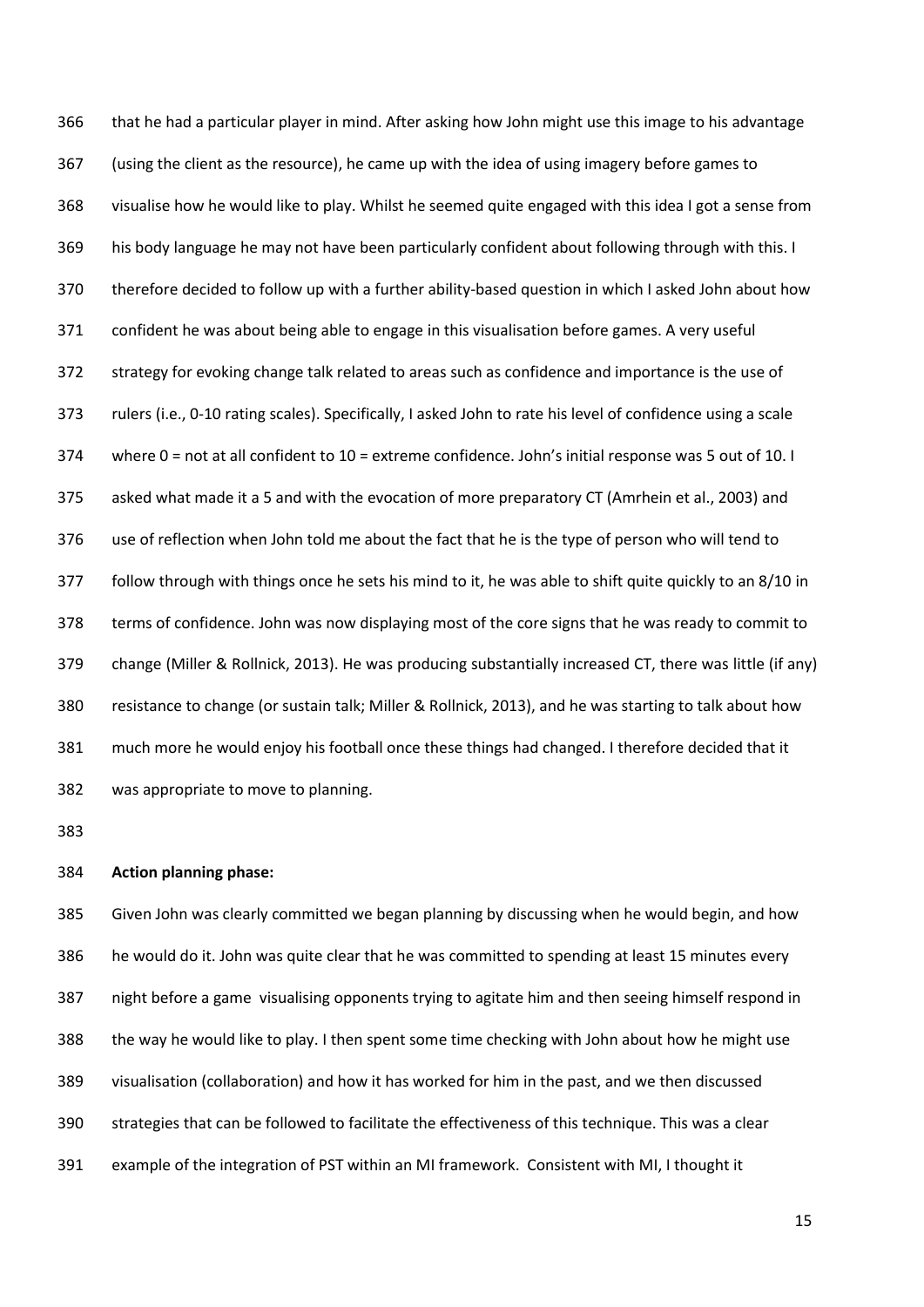important to incorporate some *troubleshooting* in order to prepare for times when things become challenging for John, therefore facilitating maintenance. Here John discussed occasions when he might struggle with this, such as when extremely tired, and certain opponents that agitated him the most. We really focused on imagining these scenarios and how he would respond to these situations with his new philosophy of how he would like to play the game. John also came up with the idea of visualising momentary lapses in which he lost control and then regained it. This evocation from the athlete maintained a sense of engagement and trust between both parties and valued their resourcefulness and autonomy toward change (Resnicow & McMaster, 2012) in an efficient and non-judgemental manner.

#### **Outcomes**

 *Immediate*: John reported very positive results in terms of his ability to play how he would like for the next two games. In order to try and build in some maintenance, we scheduled in a further two fortnightly sessions and then a monthly booster session in which we reviewed his successes and any challenges he faced.

 *Longer term*: John gave away substantially fewer free kicks, the number of yellow cards he received was reduced by 85% and he went 4 seasons without being suspended. His form substantially improved and he enjoyed his football more. While the application of MI alone cannot be claimed to achieve these outcomes, it was clear to me that the increased engagement and collaborative working that MI provided created the opportunity for the interventions to be delivered and accepted by the athlete - something that had not been achieved with previous approaches.

#### **Discussion**

 It has previously been stated that the athlete-psychologist relationship is akin to the client-counselor relationship (Petitpas, Giges, & Danish, 1999). While factors which should be present during the

design, implementation and evaluation of psychological services with athletes have been identified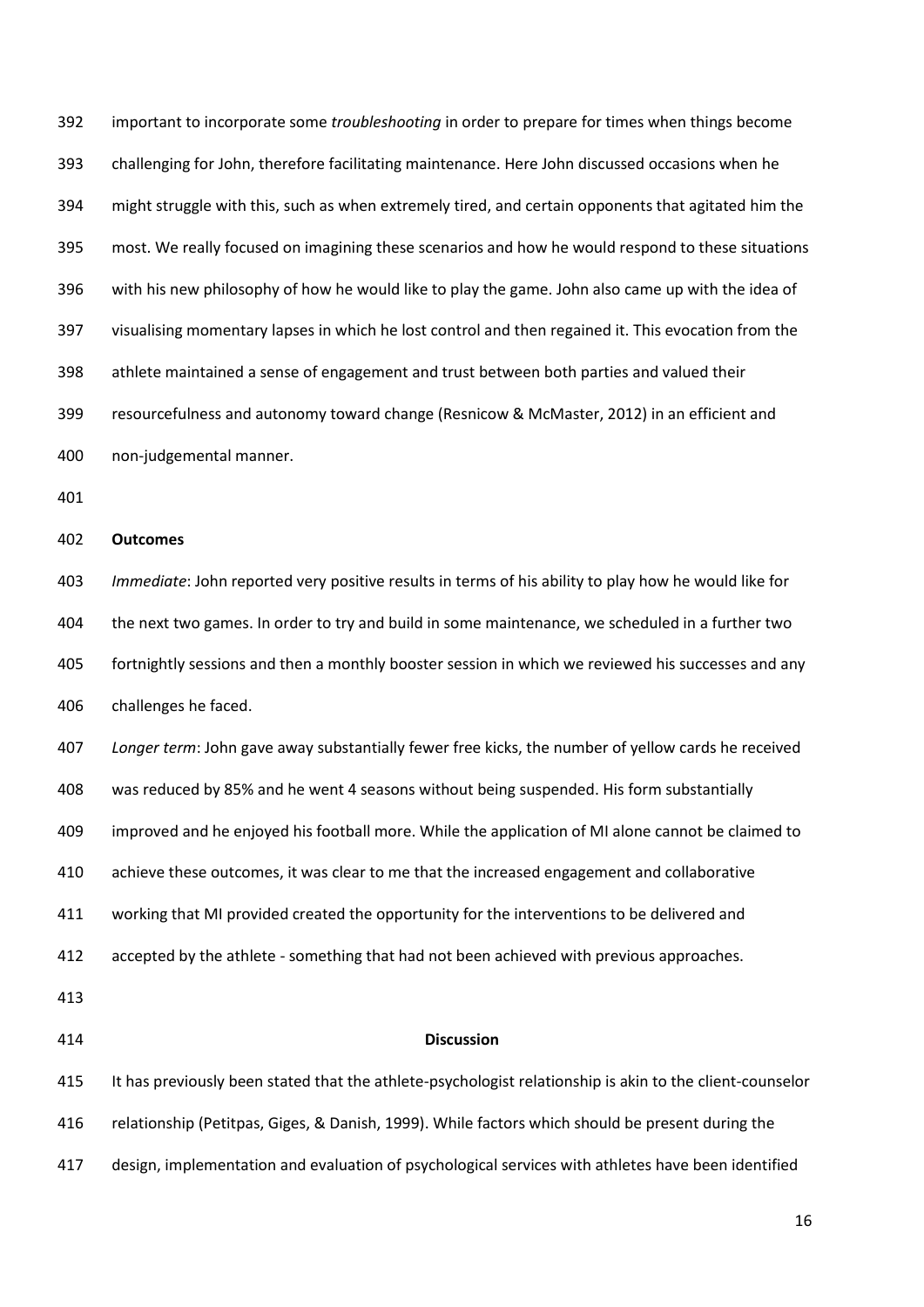(Poczwardowski, Sherman, & Henschen, 1998), there are still limited descriptions of the therapeutic content, structure and style of consultations and interventions in sport psychology. One consequence of this has been a dearth of research into the minutia of sport psychology 421 interventions beyond describing headline content such as the type of PST delivered (e.g., mental rehearsal and goal setting). Moreover, a lack of understanding of the mechanisms which influence the therapeutic alliance and relationship between the athlete and psychologist, including aspects such as building empathy and utilising athletes as an autonomous resource, often means we do not 425 fully understand the influential mediators of success in these sessions. Sport psychology support is concomitant with the therapeutic relationship within which it was delivered. It is through this 427 relationship that the practitioner facilitates change in the athlete, and the success of an intervention should not be assessed independently of the relationship that fostered it (Poczwardowski, Sherman & Henschen, 1998). As the case study clearly illustrated, there is real potential for future collaboration once engagement has been achieved and resistance or ambivalence from the athlete has been managed. The case example also demonstrated the value of applying technical (and therefore measurable) skills such as the use of appropriate reflections and an emphasis on evoking change talk from clients, in order to have the athlete take greater responsibility for change in an empathetic relationship.

 With MI the inclination to confront, convince or persuade athletes is replaced by evoking their own reasons for change and adapting behaviors, which minimises athlete resistance (Lundahl et al., 2013). MI even explores the subtleties of language about change (Amrhein et al., 2003) providing clear frameworks for appropriate responses (Miller & Rollnick, 2013). Since MI is a clearly-defined approach with clear and measureable technical and relational components, it appears well placed to provide a basis for sport psychology interventions and a framework (or trellis) upon which intervention components can be mapped and delivered in a holistic way that respects the athlete's own motives and needs. This is illustrated by the sport psychologist in the case study who, following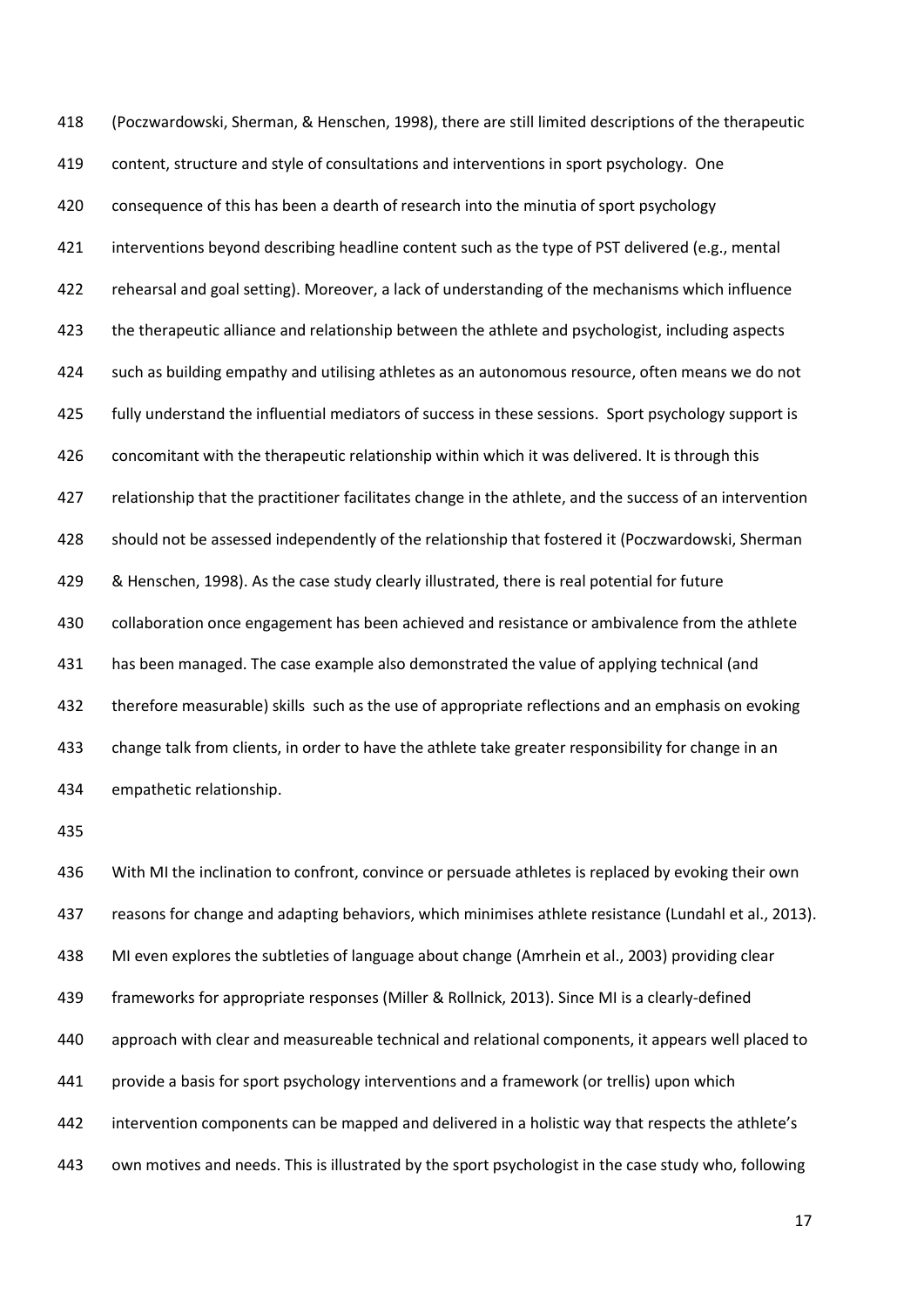a process of engagement, worked in partnership with the athlete to develop an intervention (visualisation) that he could use to play football the way he wanted to.

447 A further benefit of applying MI is the clear structure (engagement, focusing, evoking, planning) and direction that the approach offers - which can be readily tailored to the athlete's needs - with adaptable and bespoke responses avoiding 'off the shelf' inflexible interventions (Rosengren, 2009) or a 'cookbook' (Poczwardowski, Sherman & Henschen, 1998) approach which often fails to acknowledge the wide variety of factors which can influence an athlete's performance. These flexible, non-linear four processes can guide the practitioner in supporting athletes on a session-by- session basis (as in this case study), or globally for the duration of a professional relationship, by providing a conscious awareness of where the athlete is in the change process, and facilitating the practitioner in moving fluidly with the athlete throughout.

 After investigating the use of MI by expert practitioners in applied sport contexts, it may be possible to make recommendations for the use of MI in sport, and to develop coherent and evidence-based training curricula for neophyte practitioners.

#### **Implications for applied practice**

 The case study has shown MI to be a valuable approach for practitioners to consider adopting when working with an athlete who has been forced to attend, and/or presents initially as sceptical or resistant to engaging, in order to begin building a professional relationship and get the athlete to the point of being ready for some sport psychology work. Further, it is a valuable approach to slip into as and when ambivalence or resistance arises over the course of the professional relationship, perhaps during the intervention phase of the relationship which athletes may find particularly challenging.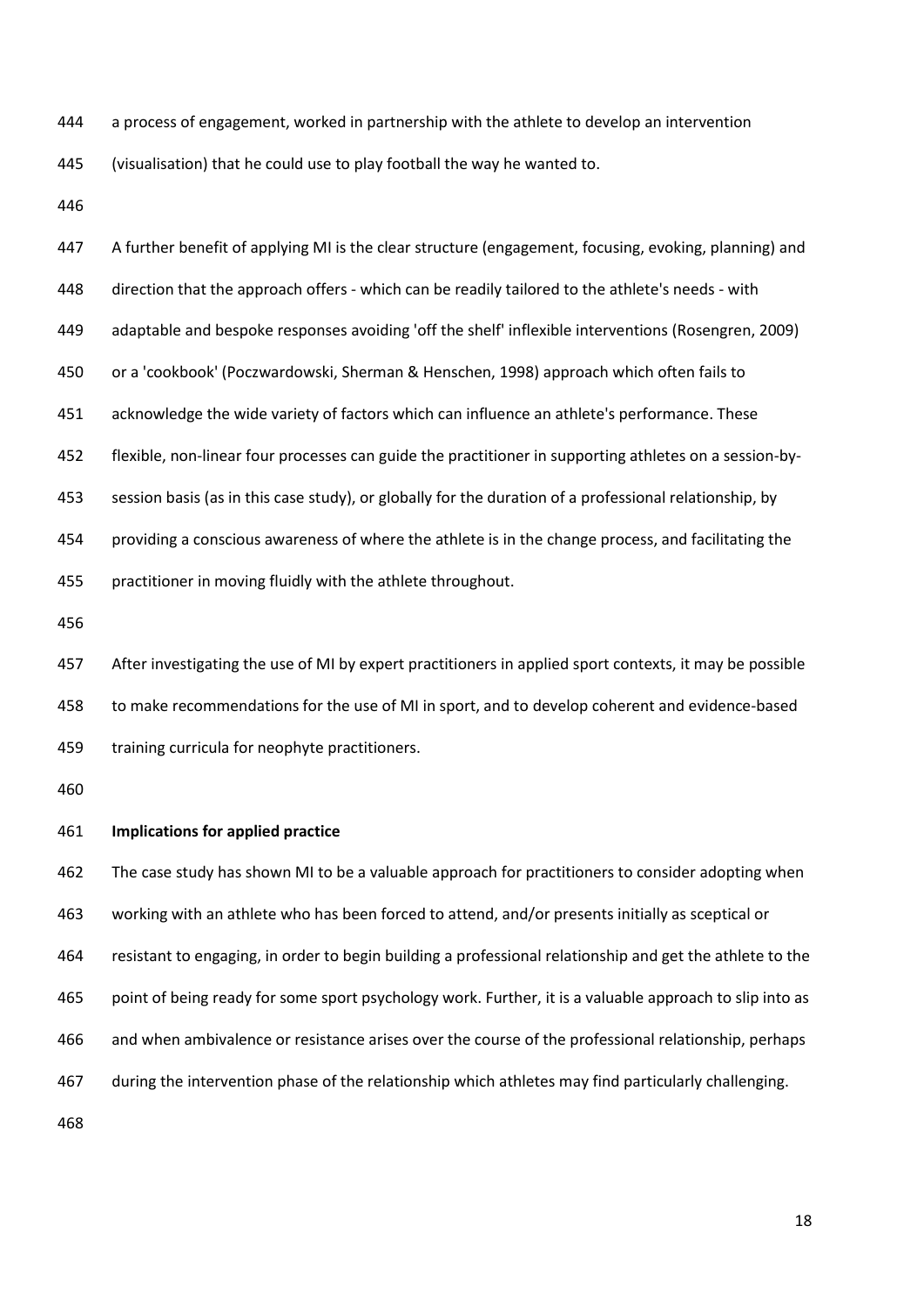It has been shown here that MI can be successfully integrated with at least one dominant intervention in sport psychology (PST), which raises considerations regarding which other interventions MI might integrate with and enhance, and how practitioners are integrating different approaches in their work (Norcross, Karpiak & Lister, 2005), which could potentially lead to a more holistic and athlete-centred delivery of service. It has been identified that some elements of MI are being used already by sport psychologists in their applied work, both explicitly and implicitly, but it appears that elements of MI are being 'cherry picked' rather than embraced holistically (Mack et al., 2017), which is in keeping with previous research (e.g., scaling rulers; Hays, Thomas, Butt & Maynard, 2010). As illustrated in this case study, there are benefits to a more comprehensive application of an MI framework as part of athlete conversations.

480 MI has the potential to greatly enhance the ongoing reflective processes and professional development of sport psychology practitioners through the use of a range of validated competency and fidelity coding instruments. The clear identification of components of MI enables practitioners to be assessed in their use of the approach in conversations with athletes. These tools include the Motivational Interviewing Skills Checklist (MISC; Miller et al., 2008) which assesses both the technical and relational components of MI, including both practitioner behavior counts and client responses. Such assessment should enable practitioners to be considerate of how they are responding to ambivalence and resistance, how they use technical skills to form effective working alliances, and whether or not they are able to initiate change in their clients, among other things. Importantly, practitioners can also begin to understand athlete perceptions of practitioner behaviors during consultations, how their MI work is being received and their professional relationships in general using the Client Evaluation of Motivational Interviewing scale (CEMI; Madson et al., 2013). 

 MI looks easy, but is difficult to do well – it is important that the integrity of MI delivery is assessed in order to determine that it is actually MI that is being implemented with athletes. Fidelity checks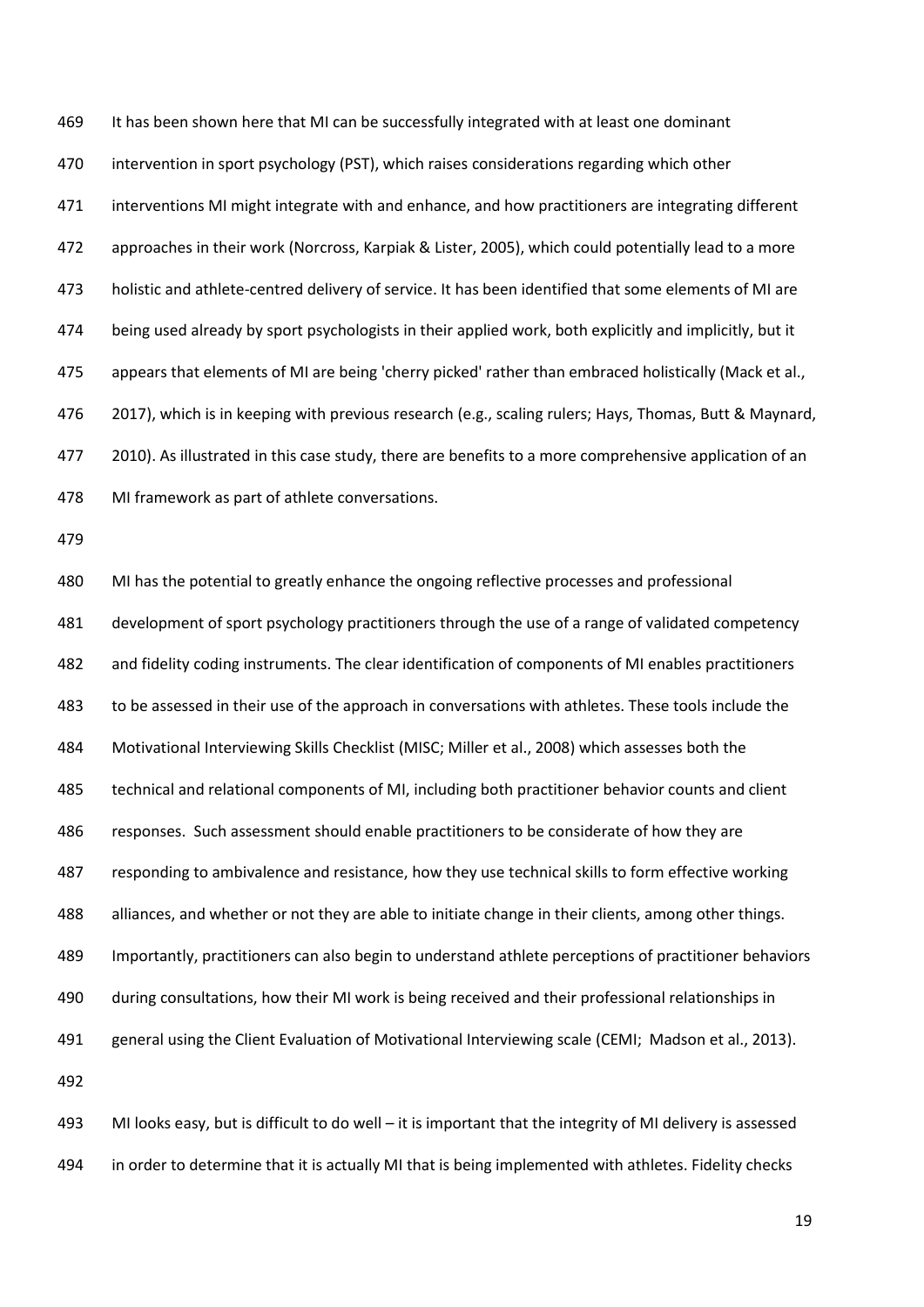(Bellg et al., 2004; Breckon, Johnston & Hutchison, 2008) of MI in sport settings could be applied to ensure reliability and integrity. This also avoids reliance on athlete performance and competition outcomes as the sole measure of successful sport psychology interventions. Clearly reporting the content, frequency and delivery of MI and integrative therapy components, including an evaluation of the therapeutic alliance (Fluckiger et al., 2012) is becoming widespread in many randomised controlled trials and clinical intervention settings, and applied sport psychology could potentially learn and benefit from such practices.

## **Implications for future research and training**

 In considering these implications for applied practice, there are also implications for future research. These centre on the need to further explore how practitioners with extensive training and knowledge in the MI approach are applying it in their daily work in sport settings, to determine best practice guidelines for practitioners wishing to add this approach to their repertoire. Given that several approaches from within the broader discipline of psychology (e.g., REBT, CBT, MAC, solution- focused) are becoming popular for working with athletes, future research should seek to identify and delineate the processes and efficacy of integrating MI with these different interventions. This may be achieved through production of case studies which provide in-depth explanations of an integrated model. For example, a case study outlining the use of CBT underpinned by MI (and vice versa - MI applying CB intervention components) to support an athlete who is experiencing a drop in performance due to irrational or intrusive thoughts. Such a case study could outline the processes of integrating CBT with MI, the impact of this on the therapeutic alliance, and impact on the athlete's wellbeing and sport performance. While it is believed that MI can underpin delivery of many interventions because of the technical and relational aspects, it may be more compatible with some interventions than others. For example, greater emphasis may be placed on challenging illogical and irrational thinking than on collaborating and building an alliance with an athlete when using a traditional REBT approach, when compared with more traditional CBT (Brown, 2011).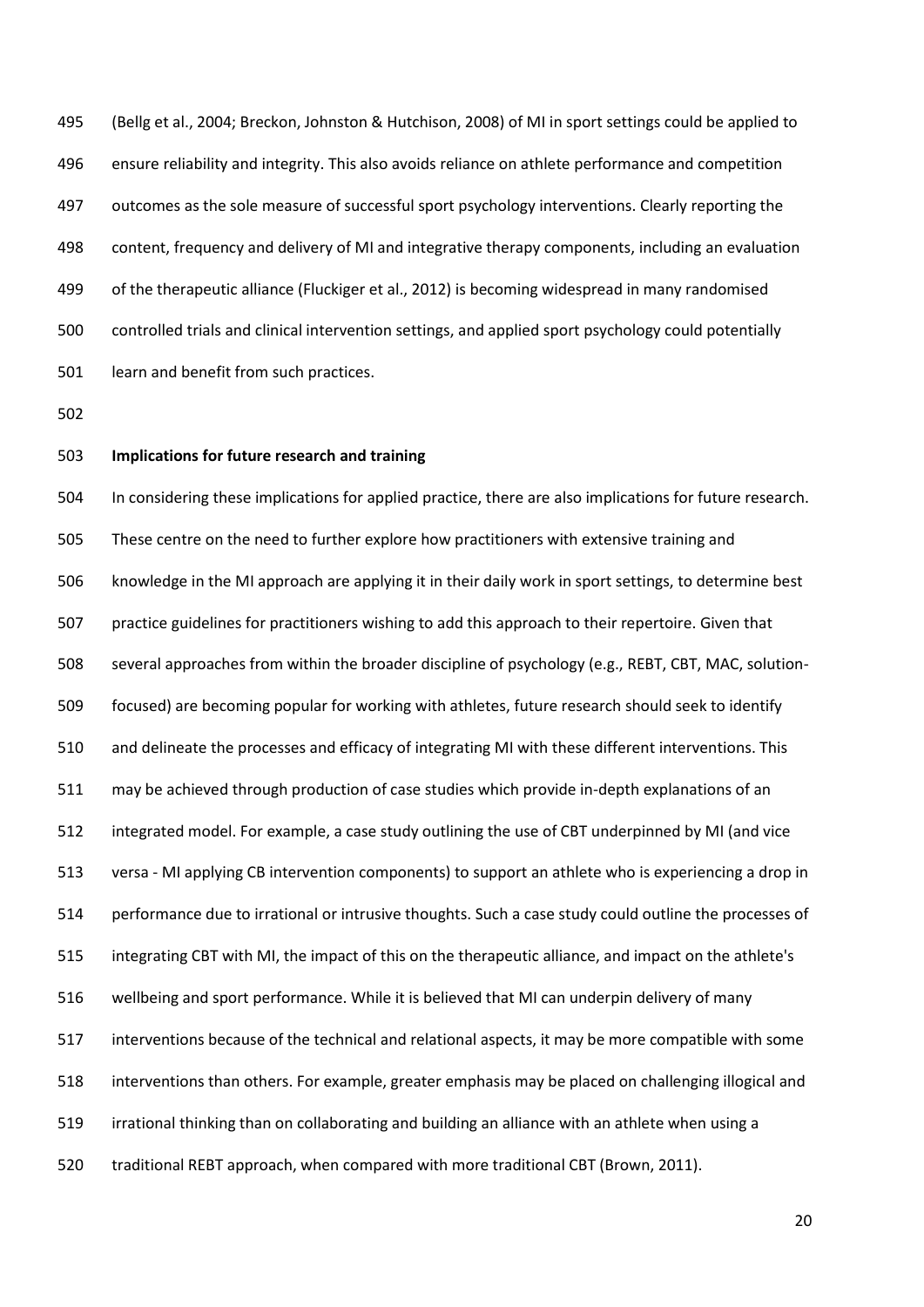| 522 | Research of this nature will require not only in-depth interviews or focus groups, but also analysis       |
|-----|------------------------------------------------------------------------------------------------------------|
| 523 | using previously mentioned coding instruments and client evaluations of their work, to understand          |
| 524 | the mechanisms of action by which they are being effective, and even identify strategies proving           |
| 525 | ineffective. This knowledge would be invaluable for the training of current and neophyte                   |
| 526 | practitioners, given that "There is now a greater emphasis on counseling and clinical training in sport    |
| 527 | psychology" (Weinberg & Gould, 2012, p.18). These findings would also add to the wealth of                 |
| 528 | material already used to train practitioners in the MI approach, and could be considered for               |
| 529 | inclusion in university degree curricula, to give students a foundation in relational and technical skills |
| 530 | prior to introducing intervention skills and strategies.                                                   |
| 531 |                                                                                                            |
| 532 | From a curricula and training perspective the training of MI is a mature approach with over 1300           |
| 533 | trainers worldwide (www.motivationalinterviewing.net) and the content of existing training would           |
| 534 | offer a valuable foundation for trainee sport psychologists in an aspect of their work that currently      |
| 535 | receives scant attention. While MI training is being delivered extensively to groups such as               |
| 536 | physiotherapists, physicians, physical activity professionals and dieticians, there is a lack of training  |
| 537 | for neophyte and practising sport psychologists. It is important that research also begins exploring       |
| 538 | sport-specific uses or adaptations to the MI model and develops sport-specific training materials, to      |
| 539 | fill this previously-identified gap (Mack et al., 2017).                                                   |
| 540 |                                                                                                            |
| 541 | Regardless of these specific suggestions and recommendations, moving forward it is essential that          |
| 542 | applied practice, research and practitioner training in this area continue to inform each other in         |
| 543 | order to narrow the gap between the science and the service.                                               |
| 544 | Conclusion                                                                                                 |
| 545 | While it has been suggested that sport psychologists must be competent in both PST and                     |
| 546 | therapeutic counseling (Herzog & Hays, 2012) this suggests they are exclusive of one another,              |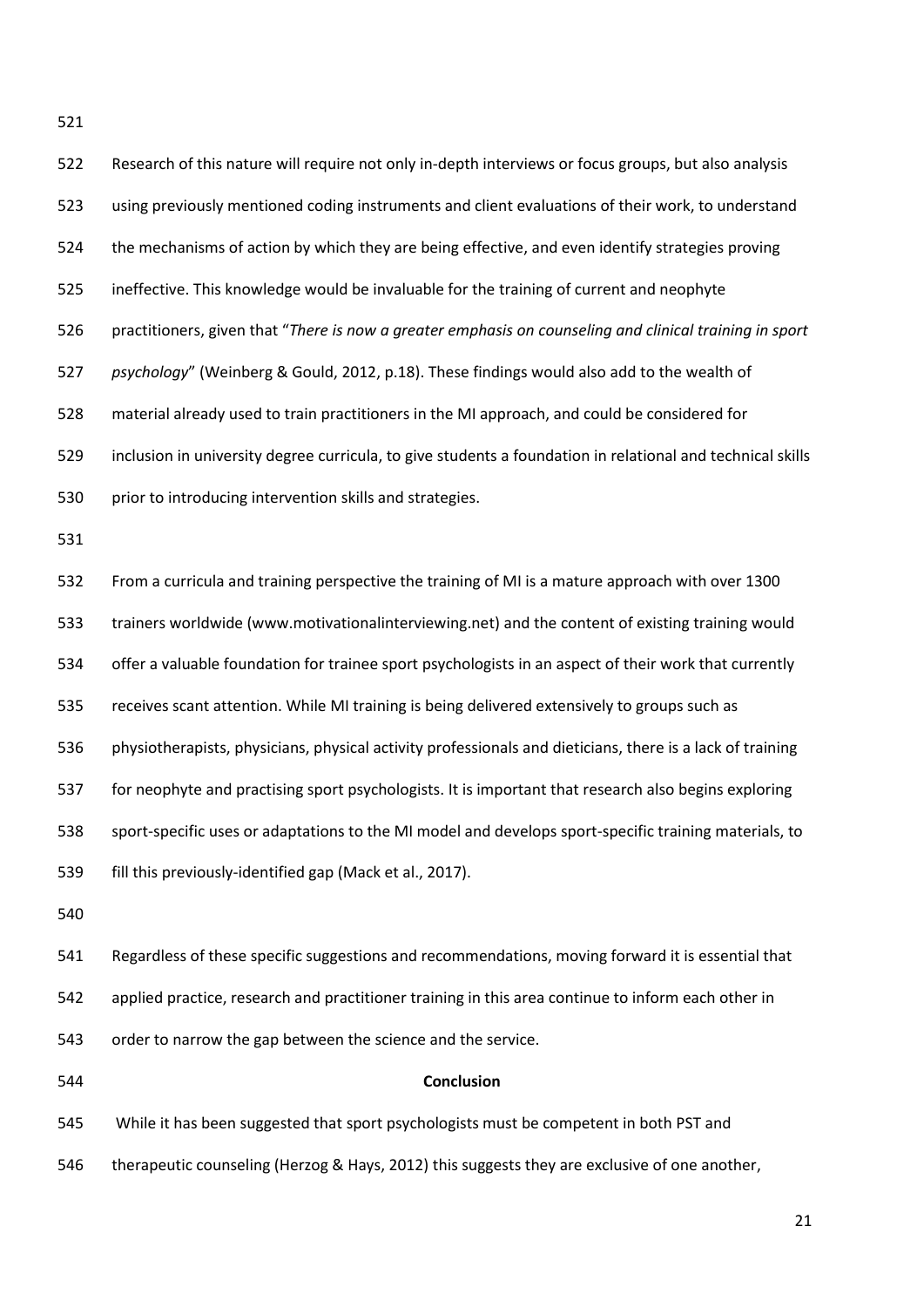whereas the delivery of PST within a counseling framework appears to be a more efficient and effective approach. MI has been shown to increase treatment engagement and improve treatment outcomes (Britton, Patrick, Wenzel, & Williams, 2011), particularly when combined with other treatments such as CBT (Flynn, 2011; Geller & Dunn, 2011; Leahy, 2006; Westra & Arkowitz, 2011). As the case study illustrated, it is delivering PST within an evidence-based framework which has the potential to enhance the efficacy of treatments, through working in partnership with athletes, respecting their autonomy and evoking ideas about techniques from the athlete. MI is not being proposed as a panacea here but rather we are proposing this evidence-based approach, used extensively in other psychological domains, can complement and enhance current sport psychology interventions through enhanced therapeutic engagement.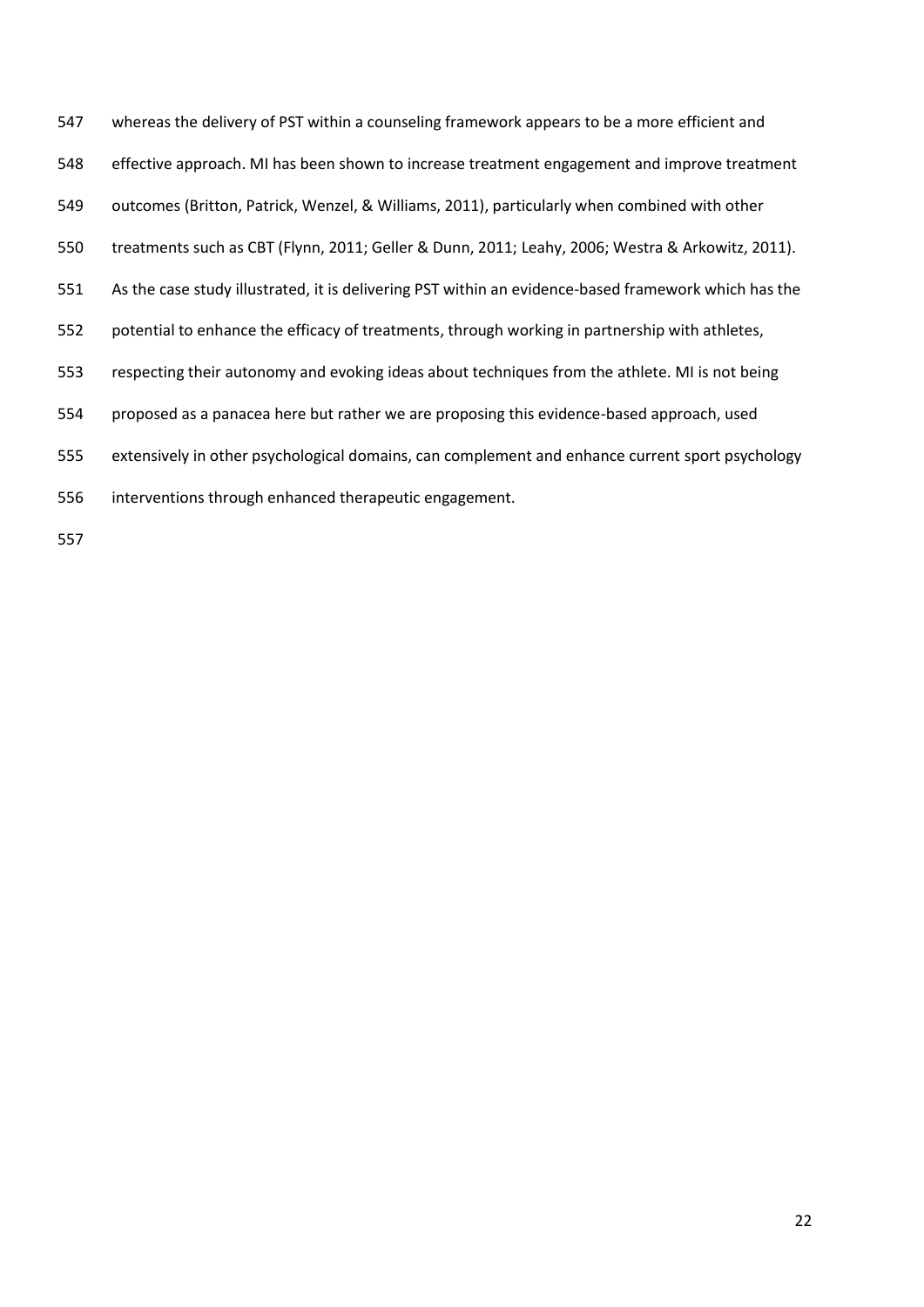## **References**

Amrhein, P.C., Miller, W.R., Yahne, C.E., Palmer, M., & Fulcher, L. (2003). Client commitment

 language during motivational interviewing predicts drug use outcomes. *Journal of Consulting and Clinical Psychology,* 71, 862-878. DOI:10.1037/0022-006X.71.5.862.

 Andersen, M. B., & Speed, H. D. (2010). Therapeutic relationships in applied sport psychology. In S. J. Hanrahan & M. B. Andersen (Eds.), *Routledge Handbook of Applied Sport Psychology* (pp. 3–11). London: Routledge. http://doi.org/10.4324/9780203851043.ch1

 Apodaca, T. R., Jackson, K. M., Borsari, B., Magill, M., Longabaugh, R., Mastroleo, N. R., & Barnett, N. P. (2016). Which Individual Therapist Behaviors Elicit Client Change Talk and Sustain Talk in Motivational Interviewing? *Journal of Substance Abuse Treatment*, *61*, 60–65.

http://doi.org/10.1016/j.jsat.2015.09.001

 Arvinen-Barrow, M., & Walker, N. (2013). *The psychology of sport injury and rehabilitation*. New York, NY: Routledge.

Aviram, A. & Westra, H.A. (2011). The impact of motivational interviewing on resistance in cognitive

- behavioral therapy for generalized anxiety disorder. *Psychotherapy Research*, 21(6), 698-708. DOI:10.1080/10503307.2011.610832.
- Baldwin, S.A., Wampold, B.E., & Imel, Z.E. (2007). Untangling the alliance-outcome correlation:
- exploring the relative importance of therapist and patient variability in the alliance. *Journal of Consulting and Clinical Psychology*, 75(6), 842–852. DOI[:10.1037/0022-006X.75.6.842.](https://doi.org/10.1037/0022-006X.75.6.842)
- Behncke, L. (2004). Mental Skills Training For Sports : A Brief Review. *The Online Journal of Sport*
- *Psychology*, 6(1), 1–19. ISSN 1536-0431.
- Bellg, A.J., Borrelli, B., Resnick, B.,et al. (2004). Enhancing treatment fidelity in health behavior

 change studies: best practices and recommendations from the NIH behavior change consortium. *Health Psychology,* 23, 443–451. DOI:10.1037/0278-6133.23.5.443.

- Breckon, J.D. (2015). Motivational Interviewing to promote physical activity and nutrition behavior change. In*, Doing Exercise Psychology* (M. Anderson & S. Hanrahan, Eds.). Human Kinetics,
- Champaign, Ill. ISBN: 9781450431842.#
- 

 Breckon, J.D., Johnston, L.H. & Hutchison, A. (2008). Physical activity counseling content and competency: a systematic review. *Journal of Physical Activity and Health,* 5(3), 398-417. PMID:

- 18579918.
- Britton, P.C., Patrick, H., Wenzel, A., & Williams, G.C. (2011). Integrating Motivational Interviewing and Self-Determination Theory With Cognitive Behavioral Therapy to Prevent Suicide. *Cognitive and Behavioral Practice*, 18, 16–27.
- 

 Brown, J.L. (2011). Cognitive-behavioral strategies. In J. K. Luiselli & D. D. Reed (Eds.), *Behavioral sport psychology: Evidence-based approaches to performance enhancement* (pp. 113–126). New

York, NY: Springer.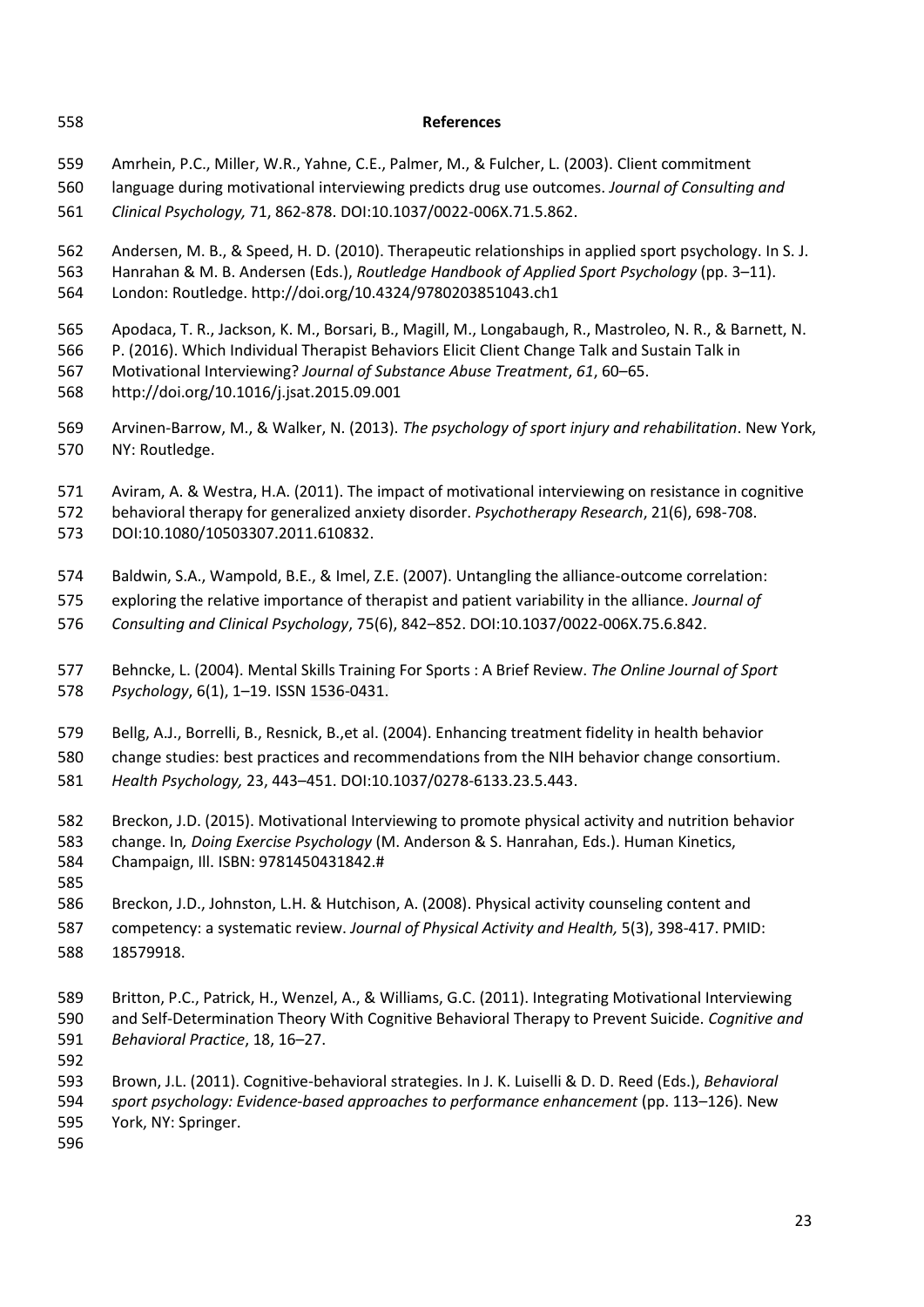- Campbell, M.K., Carr, C., Devellis, B., Switzer, B., Biddle, A., Amamoo, M.A., … Sandler, R. (2009). A
- randomized trial of tailoring and motivational interviewing to promote fruit and vegetable
- consumption for cancer prevention and control. *Annals of Behavioral Medicine: A Publication of the Society of Behavioral Medicine*, 38(2), 71–85. DOI: 10.1007/s12160-009-9140-5.
- Corlett, J. (1996). Professional Practice Sophistry , Socrates , and Sport Psychology. *The Sport Psychologist*, *10*, 84–94.
- Cunliffe, M., & Hemmings, B. (2016). Case Study 4: A case study of cognitive behavior therapy in tennis. *Sport and Exercise Psychology Review*, *12*(2), 51–63.
- Cromarty, P. (2016). Improving access to psychological therapies (IAPT) in Australia: Evidence-based
- cognitive-behavior therapy interventions for anxiety, depression and gambling addiction. In R. G. Menzies, M. Kyrios, & N. Kazantzis (Eds.), *Innovations and Future Directions in the Behavioral and Cognitive Therapies* (pp. 272–276). Samford Valley, QLD: Australian Academic Press.
- Driessen, E. & Hollon, S.D. (2011). Motivational Interviewing from a cognitive behavioral perspective. *Cognitive and Behavioral Practice*, 18, 70-73. DOI: 10.1016/j.cbpra.2010.02.007.
- Engle, E.D. & Arkowitz, H. (2006). *Ambivalence in Psychotherapy: Facilitating Readiness to Change.*  New York: Guilford Press.
- 
- Ertem, M., & Duman, Z. Ç. (2016). Motivational Interviewing in a Patient With Schizophrenia to
- Achieve Treatment Collaboration: A Case Study. *Archives of Psychiatric Nursing*, *30*(2), 150–154. http://doi.org/10.1016/j.apnu.2015.08.003
- Flückiger, C., Del Re, A.C., Wampold, B.E., Symonds, D., & Horvath, A.O. (2012). How central is the
- alliance in psychotherapy? A multilevel longitudinal meta-analysis. *Journal of Counseling Psychology*,
- 59(1), 10. DOI:10.1037/a0025749.
- Fishman, D. B. (1999). *The case for pragmatic psychology*. London: New York University Press.
- Flynn, H.A. (2011). Setting the Stage for the Integration of Motivational Interviewing With Cognitive Behavioral Therapy in the Treatment of Depression. *Cognitive and Behavioral Practice*, 18, 46–54. DOI: org/10.1016/j.cbpra.2009.09.006.
- 

- Gardner, F.L. & Moore, Z.E. (2012). Mindfulness and acceptance models in sport psychology: A decade of basic and applied scientific advancements. *Canadian Psychology/Psychologie Canadienne,* Vol 53(4), 309-318. DOI: org/10.1037/a0030220.
- Gardner, F.L., & Moore, Z.E. (2006). *Clinical Sport Psychology*. Champaign, IL: Human Kinetics.
- Gardner, F.L., & Moore, Z.E. (2004a). A mindfulness-acceptance-commitment-based approach to athletic performance enhancement: Theoretical considerations. *Behavior Therapy*, 35(4), 707–723. DOI: 10.1123/jcsp.3.4.320.
- 
- Gardner, F. L., & Moore, Z. E. (2004b). The Multi-Level Classification System for Sport Psychology (MCS-SP). *The Sport Psychologist*, 18, 89–109. DOI:org/10.1123/tsp.18.1.89.
- 
- Geller, J., & Dunn, E. C. (2011). Integrating Motivational Interviewing and Cognitive Behavioral
- Therapy in the Treatment of Eating Disorders: Tailoring Interventions to Patient Readiness for
- Change. *Cognitive and Behavioral Practice*, 18, 5–15. DOI: 10.1016/j.cbpra.2009.05.005.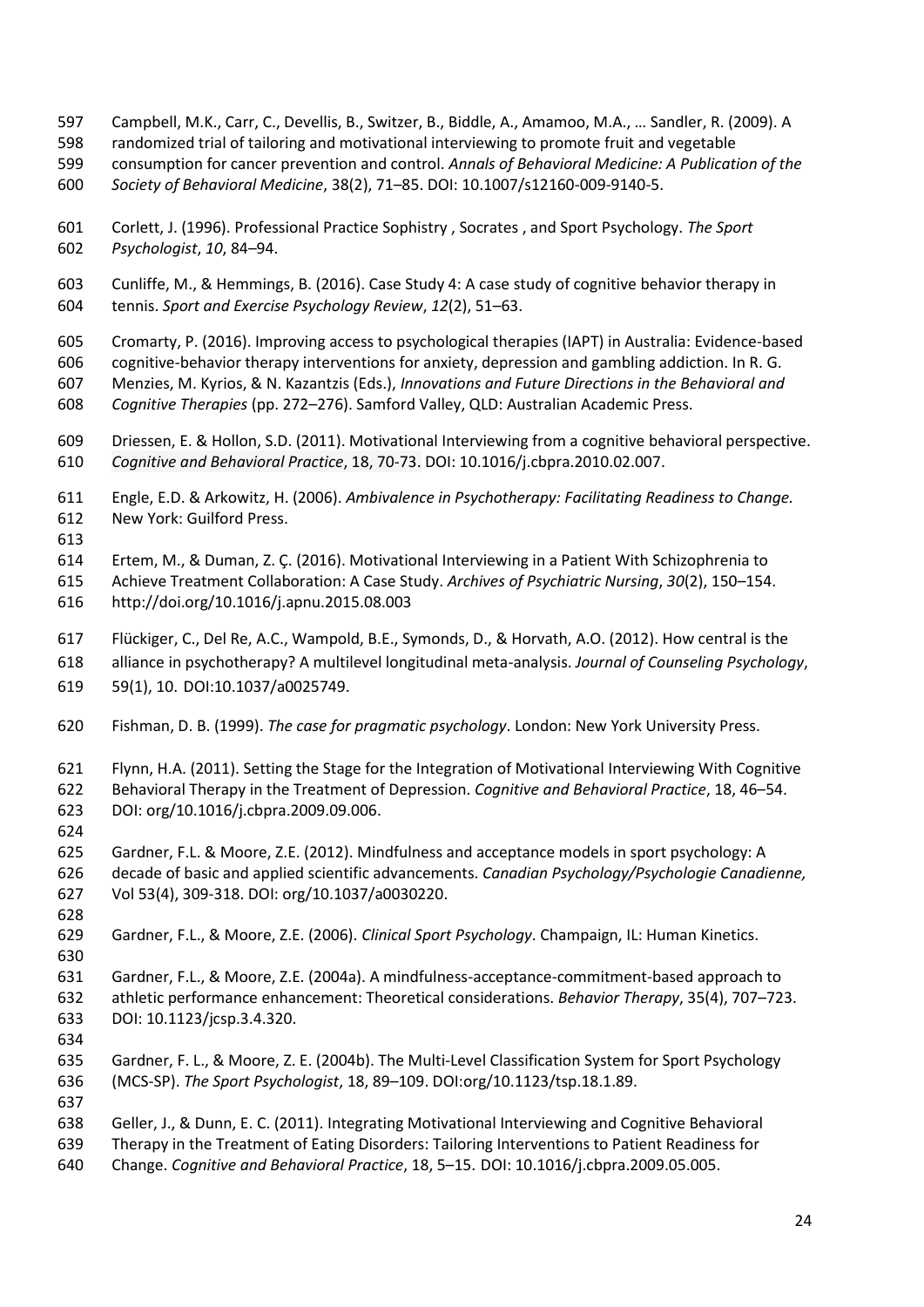- 
- Hays, K., Thomas, O., Butt, J., & Maynard, I.W. (2010). The development of confidence profiling for
- sport. *The Sport Psychologist*, 18, 373–392.
- 

- Herzog, T., & Hays, K. F. (2012). Therapist or Mental Skills Coach ? How to Decide. *The Sport Psychologist*, 26, 486–499. DOI: org/10.1123/tsp.26.4.486.
- Hettema, J.E. & Hendricks, P.S. (2010). Motivational Interviewing for Smoking Cessation: A Meta-
- Analytic Review. *Journal of Consulting and Clinical Psychology.* [7](http://search.proquest.com.lcproxy.shu.ac.uk/indexingvolumeissuelinkhandler/42317/Journal+of+Consulting+and+Clinical+Psychology/02010Y12Y01$23Dec+2010$3b++Vol.+78+$286$29/78/6?accountid=13827)8(6), 868–884. DOI:
- 10.1037/a0021498.
- Høigaard, R., & Johansen, B.T. (2004). The Solution-Focused Approach in Sport Psychology. *The Sport Psychologist*, 18, 218–228. DOI: org/10.1123/tsp.18.2.218.
- Holmes, J. (2002). All you need is cognitive behavior therapy? *British Medical Journal*, *324*(7332), 288–294.
- Holt, N.L., & Strean, W.B. (2001). Reflecting on initiating sport psychology consultation: A self-narrative of neophyte practice. *The Sport Psychologist,* 15*,* 188-204. DOI: org/10.1123/tsp.15.2.188.
- Jones, G., Hanton, S., & Connaughton, D. (2002). What Is This Thing Called Mental Toughness? An Investigation of Elite Sport Performers. *Journal of Applied Sport Psychology*, 14, 205–218. DOI: org/10.1080/10413200290103509.
- 
- Katz, J., & Hemmings, B. (2009). *Counseling Skills Handbook for the Sport Psychologist*. The British Psychological Society.
- Kennerley,H., Kirk, J. & Westbrook, D. (2016). An introduction to cognitive behavior therapy: Skills 664 and applications  $(3^{rd}$  Edition). Sage: Los Angeles.
- Knight, K.M., McGowan, L., Dickens, C. & Bundy, C. (2006). A systematic review of motivational interviewing in physical health care settings. *British Journal of Health Psychology,* 11, 319–332. DOI[:10.1348/135910705X52516.](https://doi.org/10.1348/135910705X52516)
- Kuntz & Hessler, (1998). Bridging the Gap between Theory and Practice: Fostering Active Learning through the Case Method. ERIC.
- Leach, M.J. (2005). Rapport: a key to treatment success. *Complementary Therapies in Clinical Practice*, 11(4), 262–5. DOI[:10.1016/j.ctcp.2005.05.005.](https://doi.org/10.1016/j.ctcp.2005.05.005)
- Leahy, R.L. (2006). *Roadblocks in Cognitive-Behavioral Therapy: Transforming Challenges Into Opportunities for Change.* Guilford: London.
- 

 Lindsay, P., Breckon, J.D., Thomas, O., & Maynard, I.W. (2007). In Pursuit of Congruence : A Personal Reflection on Methods and Philosophy in Applied Practice. *The Sport Psychologist*, 21, 335–352. DOI: org/10.1123/tsp.21.3.335.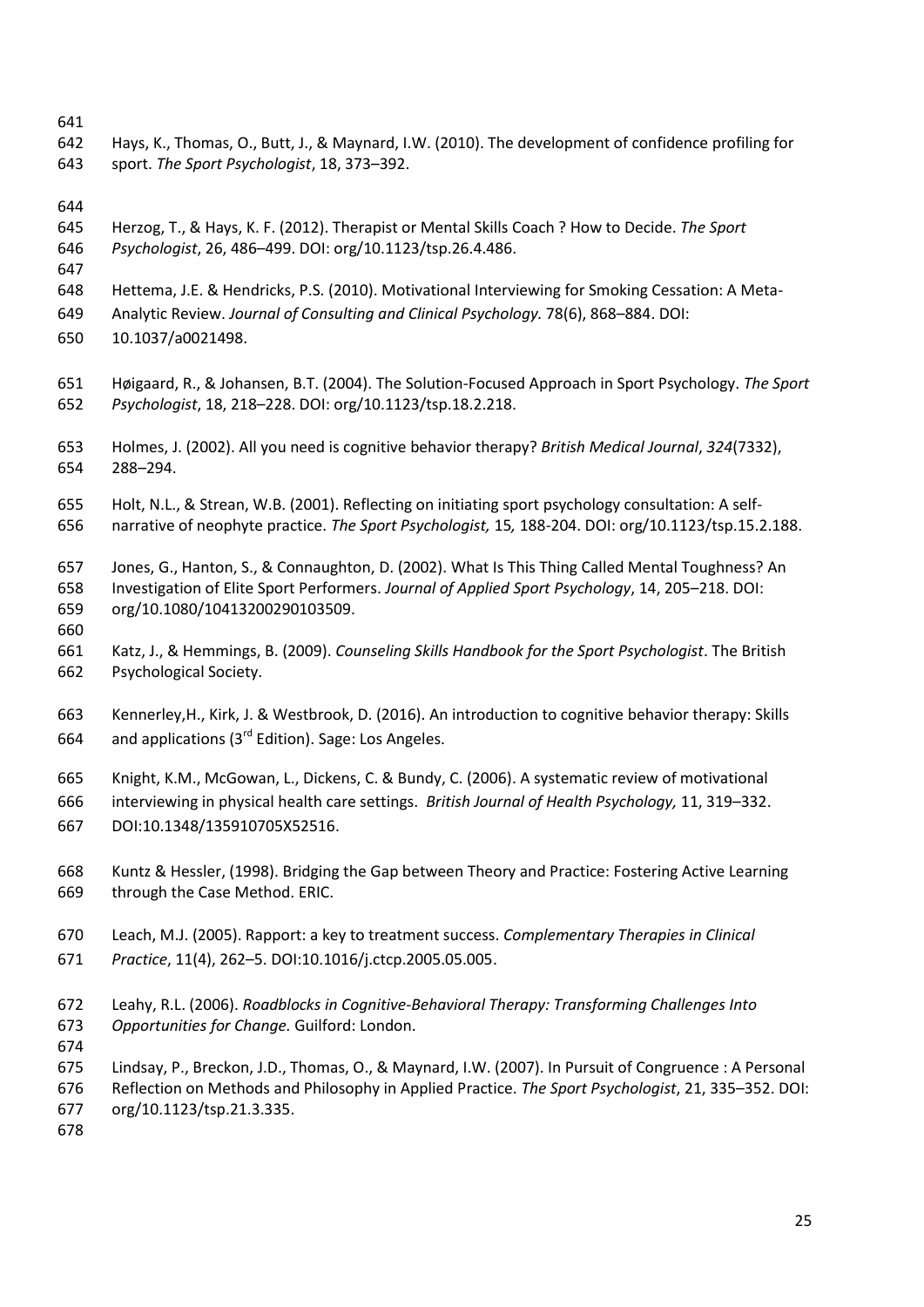- Longstaff, F. & Gervis, M. (2016). The use of counseling principles and skills to develop practitioner-athlete relationships by practitioners who provide sport psychology support. *The Sport Psychologist.*
- 30, 276-289. DOI: 10.1123/tsp.2015-0029.

 Lundahl, B., Moleni, T., Burke, B.L., Butters, R., Tollefson, D., Butler, C., & Rollnick, S. (2013).

 Motivational interviewing in medical care settings: a systematic review and meta-analysis of randomized controlled trials. *Patient Education and Counseling,* 93(2), 157–168. DOI:

- 10.1016/j.pec.2013.07.012.
- Mack, R., Breckon, J., Butt, J., & Maynard, I. (2017). Exploring the Understanding and Application of Motivational Interviewing in Applied Sport Psychology. *The Sport Psychologist*, (31), 396–409. http://doi.org/10.1123/tsp.2016-0125

 Madson, M.B., Mohn, R.S., Zuckoff, A., Schumacher, J.A., Kogan, J., Hutchison, S., … Stein, B. (2013). Measuring client perceptions of motivational interviewing : factor analysis of the Client Evaluation of Motivational Interviewing scale. *Journal of Substance Abuse Treatment,* 44, 330–335. DOI: 10.1016/j.jsat.2012.08.015.

Magill, M., Gaume, J., Apodaca, T.R., Walthers, J., Mastroleo, N.R., Borsari, B. & Longabaugh, R.

 (2014). The technical hypothesis of motivational interviewing: A meta-analysis of MI's key causal model. *Journal of Consulting and Clinical Psychology*, 82(6), 973-983. DOI: 10.1037/a0036833.

 Marker, I., & Norton, P. J. (2018). The efficacy of incorporating motivational interviewing to cognitive behavior therapy for anxiety disorders: A review and meta-analysis. *Clinical Psychology Review*, *62*, 1–10. DOI: 10.1016/j.cpr.2018.04.004

 Markland, D., Ryan, R.M., Tobin, V.J. & Rollnick, S.R. (2005). Motivational Interviewing and self-determination theory. *Journal of Social and Clinical Psychology*, 24(6), 811-831. DOI:

org/10.1521/jscp.2005.24.6.811

 Massey, W. V., Gnacinski, S. L., & Meyer, B. B. (2015). Psychological Skills Training in NCAA Division I Athletics: Are Athletes Ready for Change? *Journal of Clinical Sport Psychology*, *9*(4), 317–334. http://doi.org/10.1123/jcsp.2014-0042

- McArdle, S., & Moore, P. (2012). Applying Evidence-Based Principles From CBT to Sport Psychology. *The Sport Psychologist,* 26, 299–310. DOI: org/10.1123/tsp.26.2.299.
- Miller, W.R., Moyers, T.B., Ernst, D. & Amrhein, P. (2008) Manual for the Motivational Skill Code (MISC). Version 2.1. Available from http://casaa.unm.edu/download/misc.pdf
- 

Miller, W.R., & Rollnick, S. (2013). *Motivational Interviewing: Preparing people for change (3rd*

- *edition)*. London, England: Guilford Press.
- 
- Moloney, P., & Kelly, P. (2004). Beck never lived in Birmingham: Why CBT may be a less useful treatment for psychological distress than is often supposed. *Clinical Psychology*, *34*, 4–9.
- Morse, E.D. (2013). Substance Use in Athletes. In D. A. Baron, C. L. Reardon, & S. H. Baron (Eds.), *Clinical Sports Psychiatry: An International Perspective* (pp. 3–12). Wiley-Blackwell.
- 

Moyers, T.B., Manuel, J.K., & Ernst, D. (2014). *Motivational Interviewing Treatment Integrity Coding* 

*Manual 4.1*. Unpublished manual.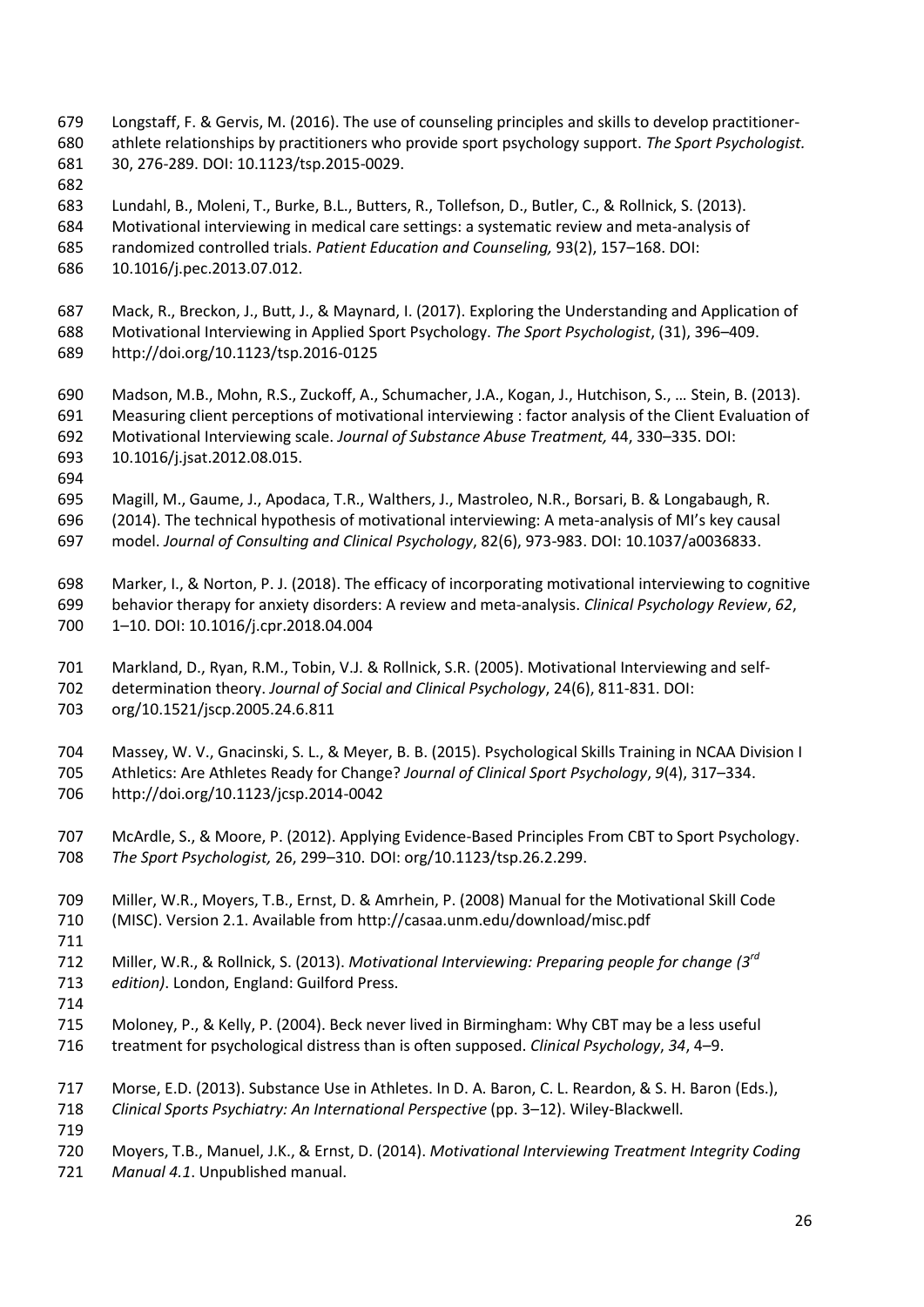- 
- Moyers, T.B., Miller, W.R., & Hendrickson, S.M.L. (2005). How does motivational interviewing work?
- Therapist interpersonal skill predicts client involvement within motivational interviewing sessions.
- *Journal of Consulting and Clinical Psychology*, 73(4), 590–598. DOI[: 10.1037/0022-006X.73.4.590.](https://doi.org/10.1037/0022-006X.73.4.590)
- Murphy, S. M. (Ed.). (1995). *Sport Psychology Interventions*. Champaign, IL: Human Kinetics.

- Naar-King, S., Earnshaw, P. & Breckon, J. (2013). Towards a Universal Maintenance Intervention:
- Integrating Motivational Interviewing with Cognitive-Behavioral Strategies for Maintenance of
- Behavior Change. *Cognitive and Behavioral Practice*, 27(2), pp.126-137. DOI: org/10.1891/0889- 8391.27.2.126.
- Norcross, J.C. (2002). *Psychotherapy relationships that work: Therapist contributions and responsiveness to patients*. Oxford University Press.
- Norcross, J. C., Karpiak, C. P., & Lister, K. M. (2005). What's an integrationist? A study of self-
- identified integrative and (occasionally) eclectic psychologists. *Journal of Clinical Psychology*, *61*(12), 1587–1594. http://doi.org/10.1002/jclp.20203
- Owen, J. (2010). Working with sport and exercise psychologists A winning combination. In M. Milton (Ed.), *Therapy and Beyond: Counseling Psychology Contributions to Therapeutic and Social Issues* (pp. 213–228). West Sussex: Wiley & Sons.
- 
- Petitpas, A.J., Giges, B., & Danish, S.J. (1999). The sport psychologist-athlete relationship -
- implications for training. *The Sport Psychologist*, 13, 344–357. DOI: org/10.1123/tsp.13.3.344.
- Pietrabissa, G., Ceccarini, M., Borrello, M., Manzoni, G. M., Titon, A., Nibbio, F., … Castelnuovo, G.
- (2015). Enhancing behavioral change with motivational interviewing: A case study in a Cardiac rehabilitation unit. *Frontiers in Psychology*, *6*(298), 1–9. http://doi.org/10.3389/fpsyg.2015.00298
- Poczwardowski, A., Sherman, C.P., & Henschen, K.P. (1998). A Sport Psychology Service Delivery
- Heuristic: Building on Theory and Practice. *The Sport Psychologist*, 12, 191–207. DOI:
- org/10.1123/tsp.12.2.191.
- 
- Poczwardowski, A., Sherman, C.P., & Ravizza, K. (2004). Professional philosophy in the sport psychology service delivery: Building on theory and practice. *The Sport Psychologist,* 18*,* 445-463.
- DOI: org/10.1123/tsp.18.4.445.
- Radcliffe, J.N., Comfort, P., & Fawcett, T. (2013). The Perception of Psychology and the Frequency of Psychological Strategies used by Strength and Conditioning Practitioners. *Journal of Strength and Conditioning Research*, 27(4), 1136–1146. DOI: 10.1519/JSC.0b013e3182606ddc.
- 

- Rochat, S., & Rossier, J. (2016). Integrating motivational interviewing in career counseling: A case
- study. *Journal of Vocational Behavior*, *93*, 150–162. http://doi.org/10.1016/j.jvb.2016.02.003

 Naar, S. & Safren, S. (2017). *Motivational Interviewing and CBT: Combining Strategies for Maximum Effectiveness*. New York, Guilford Press.

 Resnicow, K. & McMaster, F. (2012). Motivational Interviewing: moving from why to how with autonomy support. *International Journal of Behavioral Nutrition and Physical Activity,* 9(19), 2-9. DOI: 10.1186/1479-5868-9-19.